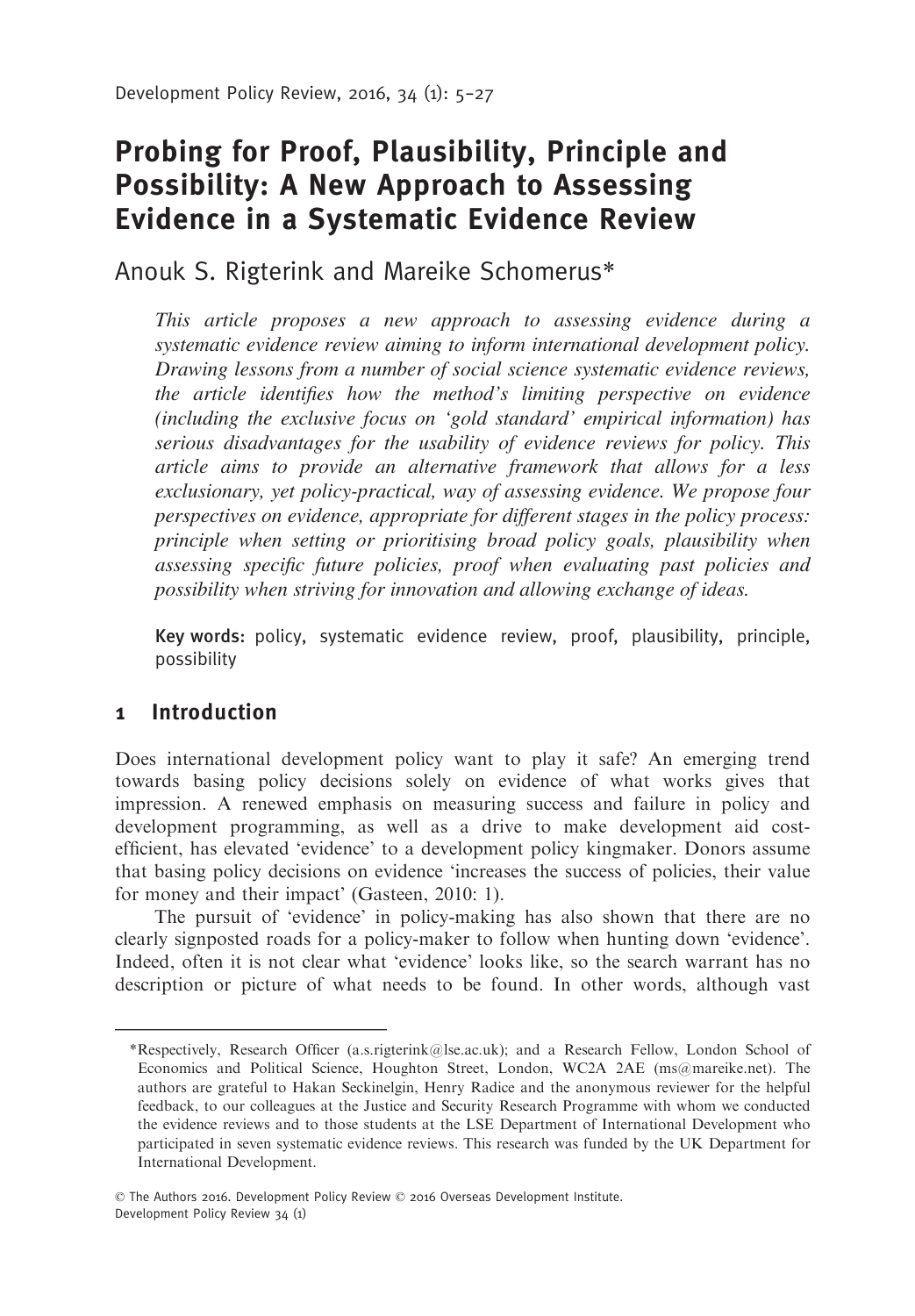amounts of information and knowledge exist about development programme approaches that fail or succeed, including whether failure and success is the same for those implementing a policy and those at its receiving end – such knowledge is often not systematically accessible, usable or appropriate.

Evidence-based policies require two things that are surprisingly difficult to come by: solid and appropriate information alongside solid systems able to administer, assess and disseminate such information. Our experience conducting a number of systematic evidence reviews in international development – which forms the backbone of this article – has taught us that these solid systems are not in place. Researchers, policy-makers and practitioners will, even if information is easily accessible, inevitably return to the question of what kind of information constitutes 'evidence' and how to interpret this 'evidence' for a policy. Systematic 'evidence' reviewing is one answer to this question. We learned that this solution has a number of disadvantages: by defining 'evidence' as exclusively empirical information, theoretical knowledge and often seminal work is excluded while innovation is potentially inhibited. More importantly, it is not clear how one moves from finding 'evidence' in a systematic review to making this usable for policy decisions. What is needed is a way of clearing the pathway of moving from reviewing the state of the evidence to assessing its contribution in a less exclusionary way that allows a handson debate regarding the role particular evidence might play in the formulation of policies. What we propose in this article is a less exclusionary framework for this process, one that is simple and practical without dismissing how complicated it is to agree on what constitutes evidence. The framework encourages scepticism, but in a constructive way. We see this scepticism as crucial. After all, the emphasis on evidence stems from the belief that 'clean, clear information' will be the main driver of change in the future (White and Waddington, 2012: 351). One problem, however, is that in systematic evidence reviews the evaluation criteria are exclusively focused on assessing the quality of evidence based on a very limiting set of quality criteria.

With this article, we propose a different approach to assessing evidence in systematic evidence reviews: rather than looking at its *quality* through often dubious criteria, we propose to use systematic evidence reviews to assess evidence according to its usability.

Yet the quest for this information obscures the fact that the word 'evidence' is an umbrella term that describes a broad category; only with further specification does the notion become meaningful within the process of systematically reviewing evidence. Speaking about 'evidence' in this context is like speaking about 'countries' whereas in fact it makes a big difference if you are talking about Bhutan, Brazil or Scotland. Thus rather than use the word 'evidence' to pretend it describes something specific, we propose four distinct interpretations of evidence when systematically assessing it: proof, plausibility, principle and possibility. The second part of the article describes in detail what we mean by these. Each of these sub-categories of evidence warrants inclusion in a systematic evidence review, yet when it comes to translating the findings from an evidence review into policy thinking each subcategory is appropriate for a different policy process. Having established this new vocabulary, we are going to discard the inverted commas around 'evidence' as the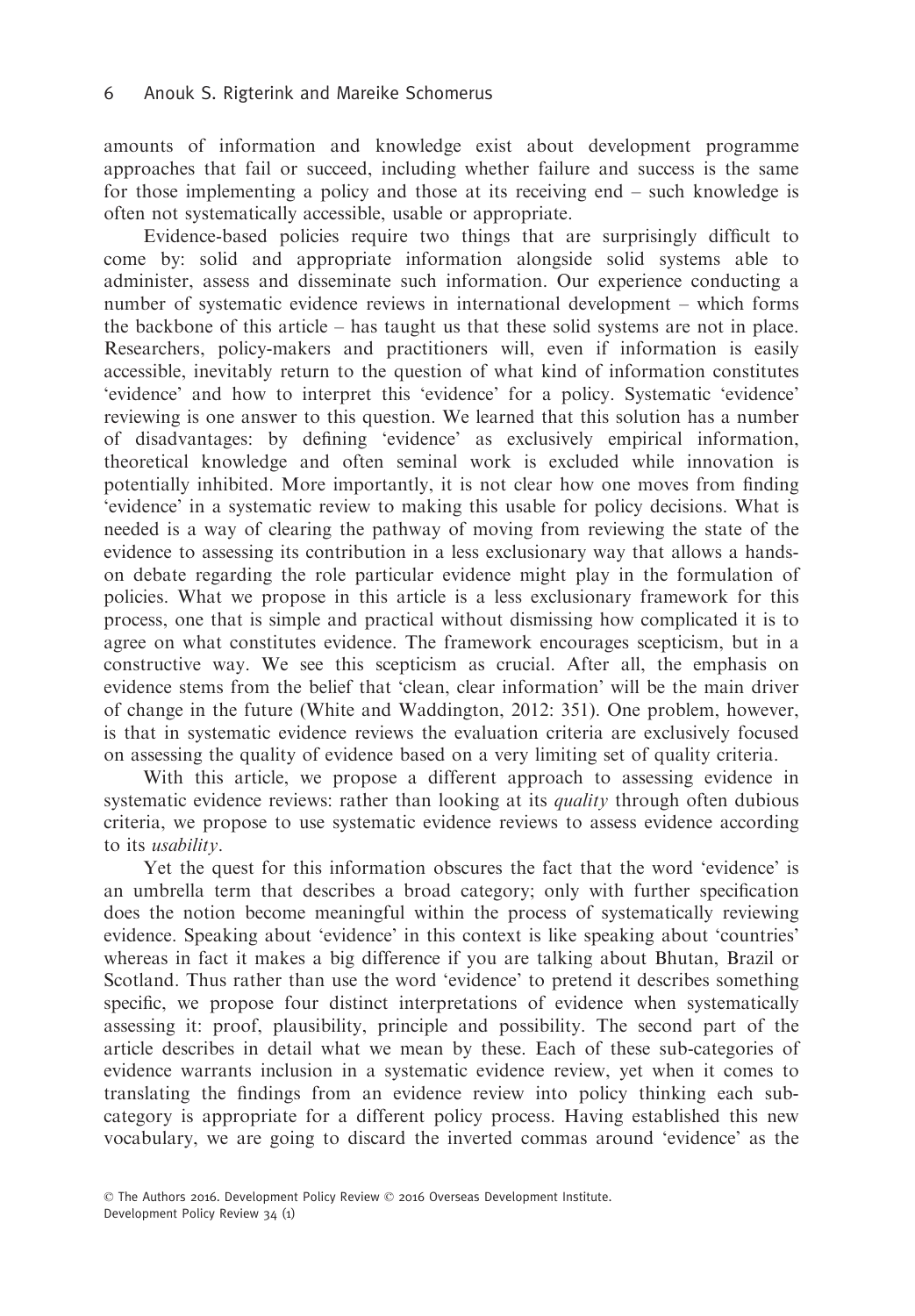word now serves only to describe a broader phenomenon, rather than being implicitly imbued with different meanings.

In providing a framework for a less exclusionary approach to assessing evidence in a systematic review and for clarifying its applicability for specific policy purposes – like moving from talking about countries to talking about Bhutan or Brazil – we pay special attention to how and when evidence falling short of the 'gold standard' could be used in policy-making. This gold standard, referenced by the UK Department for International Development (DFID), refers to experimental research that seeks 'to demonstrate cause and effect relationships ... because they construct a "counterfactual", experimental studies significantly reduce the risks of important biases affecting the findings of research' (Department for International Development, 2014: 7). Since this gold standard is not always achievable – nor its categorisation as gold unchallenged – we aim to identify ways of recognising situations where the drive for evidence-based policy is unproductive. The remainder of this article will thus tackle a few questions: what are the shortcomings of systematic evidence reviews in the social sciences? When systematically reviewing evidence in international development, what information constitutes what kind of evidence? How can this evidence be assessed in a less exclusionary way when probed for its policy relevance?

### 1.1 In a systematic evidence review, what is evidence?

Systematic evidence reviews are a relatively new phenomenon in international development, maybe also because, as White and Waddington (2012) argue, 'the evidence bar has been rather low, with many policies based on anecdote and "cherry picking" of favourable cases' (ibid.: 351). Systematic evidence reviews are meant to counter cherry picking by investigating all the information that is out there in a uniform way. This is meant to separate poor quality evidence from good quality, akin to an archaeological dig during which lots of stuff is unearthed, but the decision as to what constitutes a valuable item worth preserving as opposed to another to be discarded is made with a specialist set of criteria. Systematic evidence reviews are after empirical evidence of a certain kind: DFID lists 'primary experimental', 'quasi-experimental' and 'observational' as acceptable types of evidence (Department for International Development, 2014: 9).

This is a narrow definition of evidence, and one that is problematic in itself. Furthermore, it overlooks the fact that not all empirical observations are equally convincing, even to those who operate within narrow definitions of evidence. Various scales exist to demarcate the information hierarchy, delineating where a particular piece of information stands within this hierarchy. The peak of the hierarchy is the aforementioned 'gold standard' referring, in DFID's definition, to research designs that 'explicitly seek to demonstrate cause and effect relationships, and are able to do so with varying degrees of confidence. Because they construct a "counterfactual", experimental studies significantly reduce the risks of important biases affecting the findings of research, and for this reason, they are often regarded as the "gold standard" for research which aims to isolate cause and effect.' (ibid.: 7)

<sup>©</sup> The Authors 2016. Development Policy Review © 2016 Overseas Development Institute.

Development Policy Review 34 (1)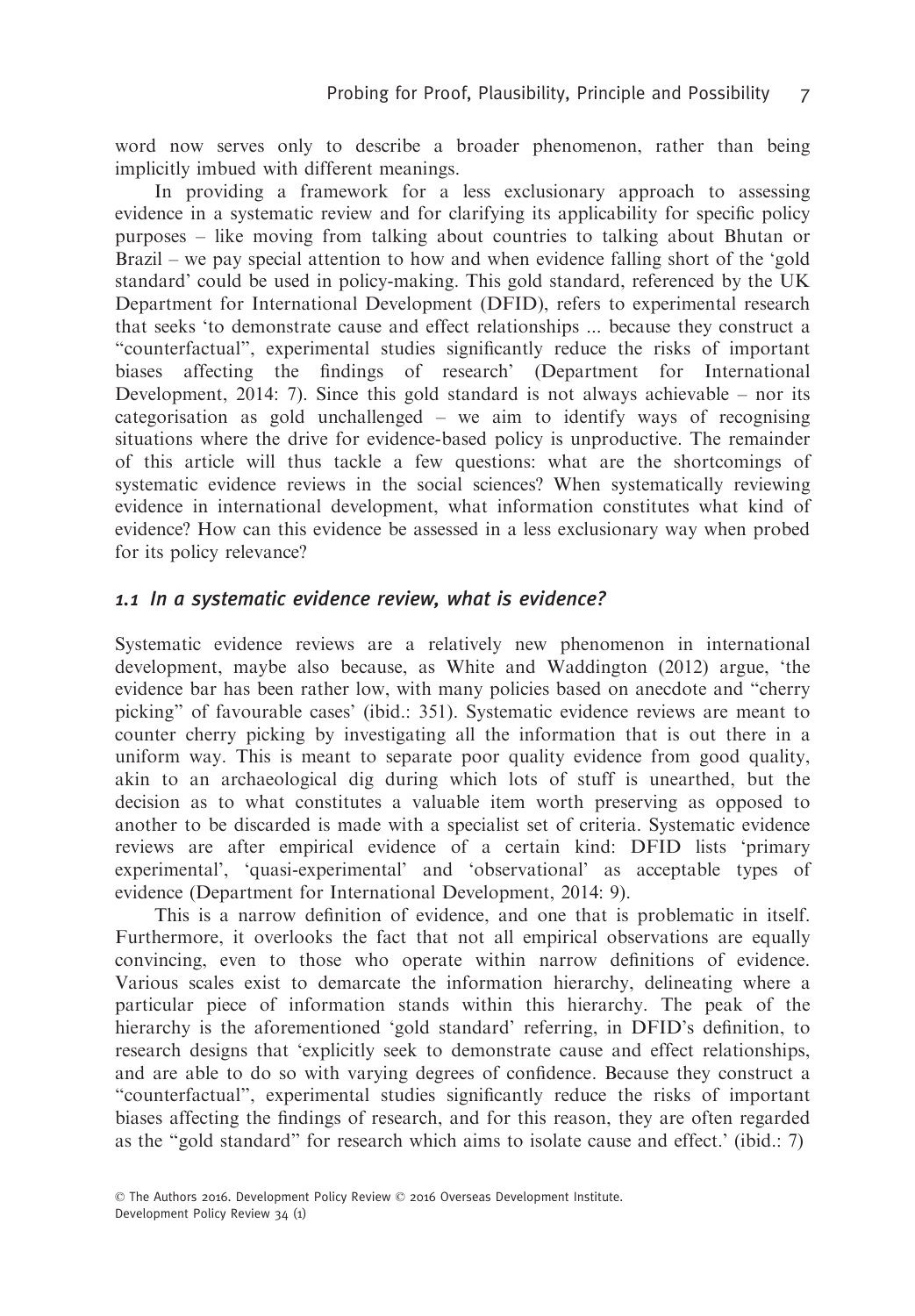#### 8 Anouk S. Rigterink and Mareike Schomerus

The Maryland Scale of Scientific Methods is one of the best-known tools for assessing this information hierarchy. To score three or higher on this five-point scale, a study must have a treatment and control group and must record outcomes in each group before and after execution of the policy under study. Some authorities regard this as the minimum standard for drawing conclusions about the success of a policy. A study also including relevant control variables would get a score of four, whereas the highest score is reserved for studies in which the policy is randomly assigned between treatment and control group (Farrington et al., 2002). This study design, a Randomised Controlled Trial (RCT), is also considered the 'gold standard' in research design (Castillo and Wagner, 2013). However, it is evident that this standard is best suited to a particular type of research: quantitative research with policies that can be (ethically) randomised. Policies at the individual or community level, such as medical interventions (Miguel and Kremer, 2004) or interventions in schools (Paul et al., 2009) can be relatively easily randomised and have been the subjects of RCTs. Policies at a higher level, for example the global Kimberley Process Certification Scheme to counter so-called conflict diamonds, cannot be randomised easily and control groups may not exist. Consequently, evaluations of these policies have used methods that would score below three on the Maryland Scale (Grant and Taylor, 2007). Finally, in order to place a study on the Maryland Scale, the study has to be transparent about the research methods used. As will be shown in the next section, numerous studies are not.

This perspective on evidence also overlooks some of the realities of evidence use. Despite gold standards, in the heat of searching for evidence to include in policy documentation the origin of information and how it was collected is often neglected. When it is convenient, someone else having said something supportive of a policy approach can quickly become evidence in the echo chamber – even if no systematic evidence review convincingly brought up evidence. Or, as Andreas and Greenhill (2010) illustrate, objective-sounding statistics can be the result of a process in which erroneous numbers are repeated so often that they become understood as fact. Distinguishing between the noise echoing off the sides of the consensus mountains and empirical observations is not always easy.

#### 2 Lessons from systematically reviewing evidence

Our starting point for thinking about these questions was a systematic evidence review – a mechanical assessment of information. The main donor of our research programme, the UK Department for International Development (DFID), required such a review, although it did not impose a specific method. The systematic evidence review was meant as a first step in designing the research agenda: reviewing all available evidence would expose areas where evidence was scant and gaps needed to be filled. The research programme conducted systematic evidence reviews on seven topics in the field of justice and security in conflict-affected areas using broadly the same basic method (Carayannis et al., 2014; Cuvelier et al., 2013; Forsyth and Schomerus, 2013; Luckham and Kirk, 2012; Macdonald, 2013; Seckinelgin and Klot, 2014).

Detailed descriptions of methods, including how they varied, can be found in the individual papers. We largely followed general recommendations to pursue 'a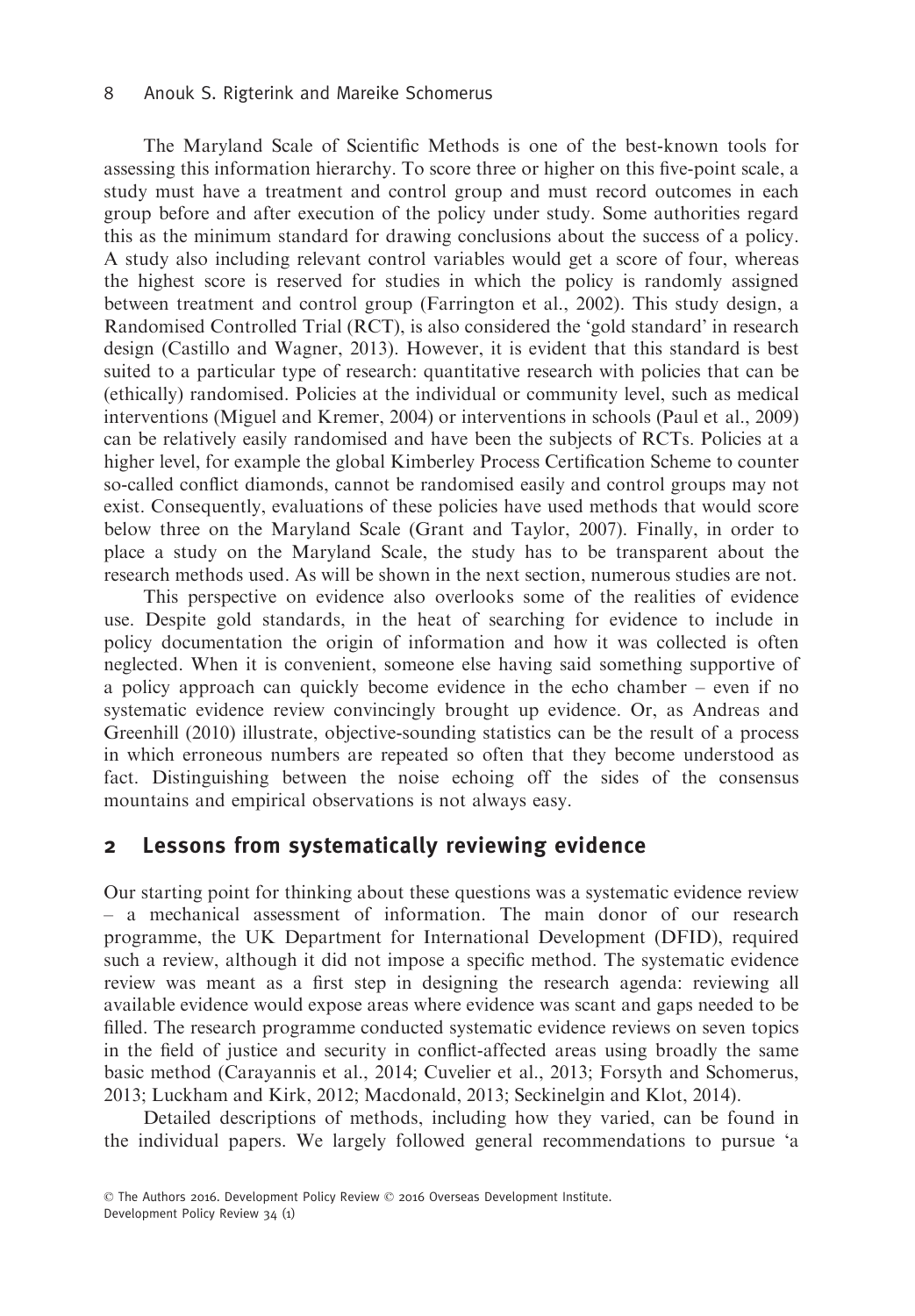well-defined question for the review, (2) an explicit search strategy, (3) clear criteria for the inclusion or exclusion of studies, (4) systematic coding and critical appraisal of included studies, and (5) a systematic synthesis of study findings, including meta-analysis where (it is) appropriate' (White and Waddington, 2012: 354). Each systematic review consisted of two steps. First, we systematically searched literature on the particular topic that met our criteria. Second, we systematically assessed the quality of all the works in this pool of literature. Implicitly, this involved making judgments on which information makes for better evidence. The outputs from this process were reports on the state of the evidence base in the seven selected areas.

Online search tools and databases were our major source of information in the first step. These mainly included search engines geared towards searching academic literature, but also a few specialising in grey literature – that is literature that is not peer-reviewed and is generally self-published by the organisation conducting the research. We entered an elaborate and standardised keyword string in each search engine. Search results were then filtered manually. Any studies containing empirical information at the individual level were added to the pool of literature, any studies not providing empirical information were discarded.

In assessing the quality of research works in the pool, we used a number of criteria to judge the quality of the evidence presented in the studies found. These criteria were formulated differently for different studies employing different methods. Using this method we assessed more than 1000 articles for all seven systematic reviews combined.

The importance of systematic evidence reviews for social sciences is steadily growing, indeed they have been called 'one of the great ideas of modern thought' (White and Waddington, 2012: 351). It is generally assumed that reviewing information systematically 'strengthen[s] the capacity to make evidence-informed decisions by providing rigorous and timely assessments of the evidence base to decision makers' and to 'make it easier for policy makers and practitioners to develop evidence informed policy' (Department for International Development, 2013). Yet there are many caveats to this assumed chain of events; a few of these caveats relate to the limitations to systematic evidence reviewing. These limitations might be specific to the topics we explored, but they could plausibly hold for the method in general as others have shown (Mallett et al., 2012).

### 2.1 Lesson 1: Systematic evidence reviewing runs the risk of omitting seminal works

We had expected that designing a systematic way to assess the quality of works of research would be difficult  $-$  it is difficult to agree on quality criteria with team members from different academic disciplines. We treated the first step of constructing the literature pool as a largely technical exercise: make keywords, put them in search engines, sift through the results.

It turned out that the most difficult element, with the strongest influence on the outcomes, was not assessing the quality of the studies, but finding them  $-$ 

Development Policy Review 34 (1)

<sup>©</sup> The Authors 2016. Development Policy Review © 2016 Overseas Development Institute.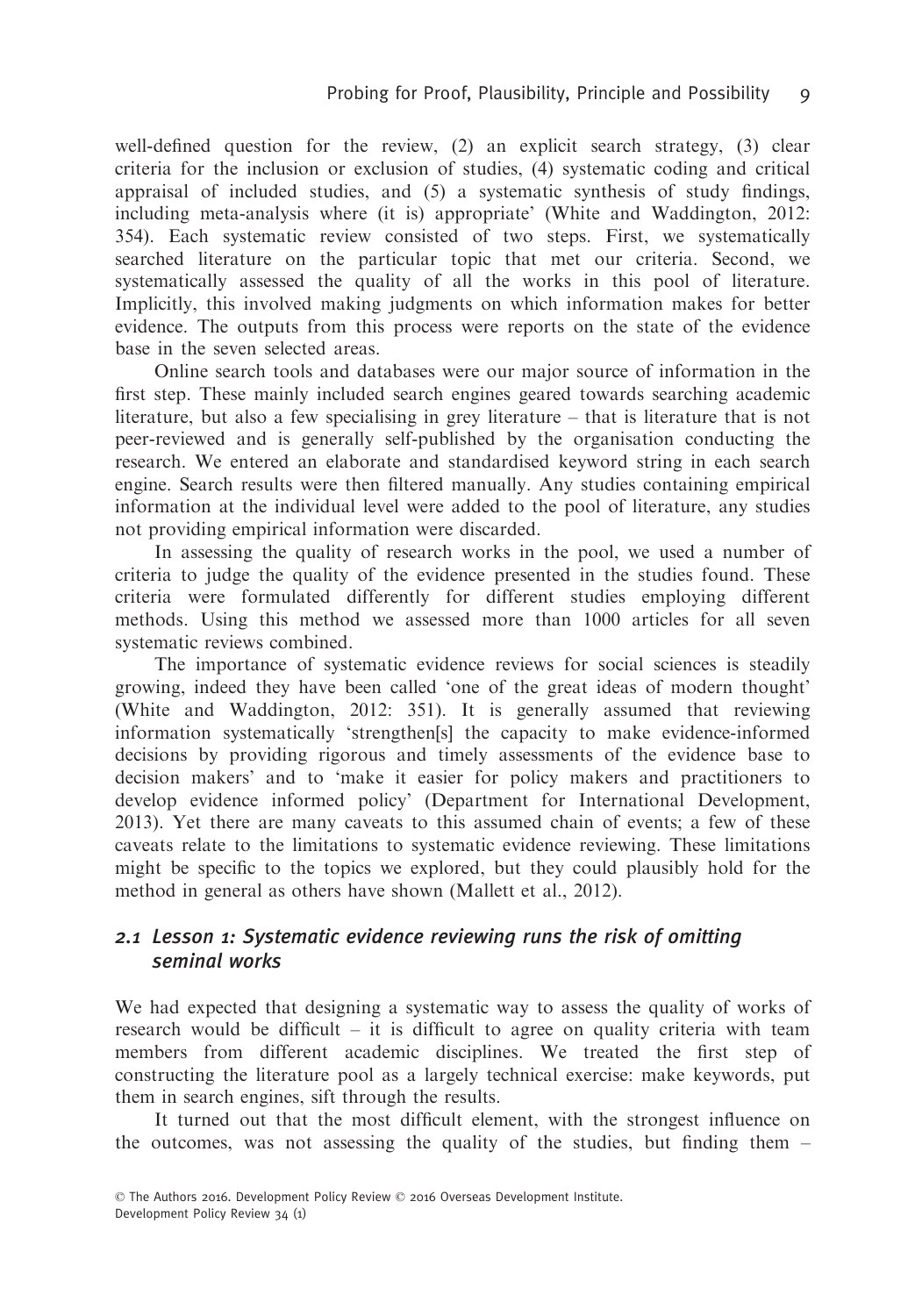which is important since including 'all the available studies, including journals, grey literature and unpublished studies' (Gasteen, 2010: 1) is considered the cornerstone of systematic reviewing. Works that we considered seminal did not end up in the pool, even after using more than ten search engines and carefully constructed keywords. Frustratingly – and tellingly – a lot of our own work did not show up through the searches either. Colleagues whom we asked for feedback were often mystified by the absence of what they considered obvious references. In addition, we found very little relevant grey literature. Search engines alone were clearly no guarantee of finding 'all available studies'. One group that used 'snowball searches' and a separate inquiry amongst peers succeeded better at capturing all relevant literature; but at the cost of making the process less systematic. Further, by focusing only on publications a publication bias sets in: since 'null, and possibly negative, findings are less likely to be published' (Waddington et al., 2012: 362), we are less likely to ever hear about what could potentially be crucial findings.

Why did the systematic review process miss so much? Maybe not all authors provided accurate and sufficient keywords. There are no universal repositories for working papers, 'grey' literature and papers that have yet to go through the timeconsuming process of being published. It has been recognised that cataloguing research in international development is 'less standardised amongst a wide array of role-players, with no equivalent of the large freely accessible health care library, PubMed.' (Stewart et al., 2012: 433-4) Further, in our systematic review process we only included papers with individual-level empirical information that some papers, however seminal, may not contain.

An even more likely reason is the fact that it is extremely difficult, if not impossible, to capture certain fields of research in a set of keywords. This could be because different disciplines indicate the same subject with different keywords. For example, large amounts of literature exist on peacekeeping – indeed there is a journal primarily devoted to the topic<sup>1</sup> – but within economics or quantitativelyoriented political science, one rarely finds the term. A leading review of the state of the literature in these fields (Blattman and Miquel, 2010) tellingly only mentions the term 'peacekeeping' when it discusses efforts to integrate historical-political case studies and statistical methods.

Fields of study, and thus keywords, may change over time. Truly seminal works may create entirely new fields of study, which are only later captured by keywords. Insights from these works may be taken beyond the context in which they were originally proposed. Charles Tilly for example is now often cited in studies on conflicts in Africa for his theory that war can build states, which was published under the title Coercion, Capital, and European States: AD 990–1992. Its abstract does not mention the keywords 'war', 'conflict' or 'violence'.

<sup>1.</sup> Journal of International Peacekeeping

<sup>©</sup> The Authors 2016. Development Policy Review © 2016 Overseas Development Institute. Development Policy Review 34 (1)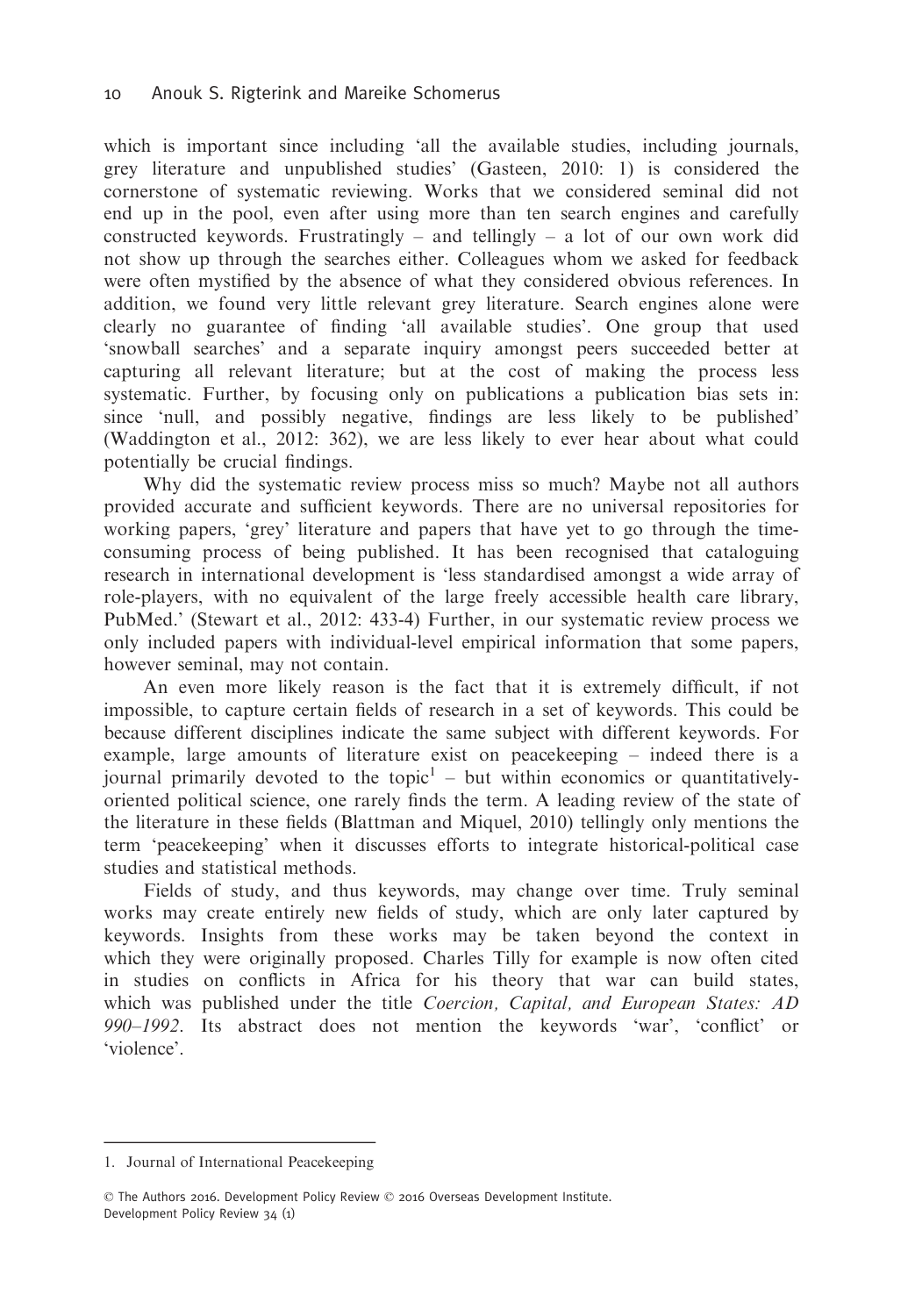### 2.2 Lesson 2: Restricting the definition of 'evidence' to 'empirical information' is limiting

Many shortcomings of systematic evidence reviews are a consequence of defining evidence as exclusively empirical information, which is how DFID implicitly, and sometimes explicitly, defines it when speaking about making decisions based on 'what we know' and how this increases 'the success of policies, their value for money and their impact' (Department for International Development, 2013). In the past, a prominent criticism of systematic evidence reviews has been their narrow focus on quantitative evidence (Snilstveit, 2012). While we specifically moved beyond that, we found that the criterion that a study had to contain empirical information at the individual level might be equally restrictive: it generally reduced significantly the number of results from the search engines. The evidence paper on conflict resolution, for example, reports that of the 543 studies found by one search engine, only 63 (12%) were considered to include individual-level empirical information from reading the abstract. For another search engine, this was 60 out of 1635  $(4\%)$ , for another 56 out of 1060  $(5\%)$ . Typically, an additional third of the papers initially included because of their abstract did not include a meaningful amount of empirical information upon closer reading.

Of course, our self-imposed inclusion criteria required studies to have individual-level empirical information, not empirical information in general. However, from our experience with the review process, a large percentage of publications in academia are non-empirical – or as Waddington argues, there is 'a paucity of primary studies which are able credibly to address causality' (Waddington et al., 2012: 380) – and the number of empirical works is so small that this criterion ended up being interpreted very widely. Non-empirical works include purely theorybased work, opinion pieces and studies that are unclear about the information they use. Although defining only empirical research as evidence would appear sensible, discarding theoretical works for the purpose of a systematic evidence review must mean that some babies get thrown out with the bathwater.

The following realisation is important: if evidence is strictly defined as empirical information, and all policies have to be evidence-based, there can never be a new type of policy, strictly speaking. Empirical information by definition requires some real-world phenomenon to be studied, and if the policy has never existed it cannot have been. Although lines may not be so clearly drawn in reality, it is a realistic concern that the focus on evidence-based policy may restrict innovation.

Theoretical work may be useful for policy-making, especially when few empirical studies exist. If empirical evidence is not available, a policy that at least could work according to a sound theoretical framework would be preferable to one that is not supported, or is actively contradicted, by theory. Unless we are willing to accept that no policy is possible in the absence of empirical observations, then theory or principles can be relevant. The framework presented in this article aims to

<sup>©</sup> The Authors 2016. Development Policy Review © 2016 Overseas Development Institute.

Development Policy Review 34 (1)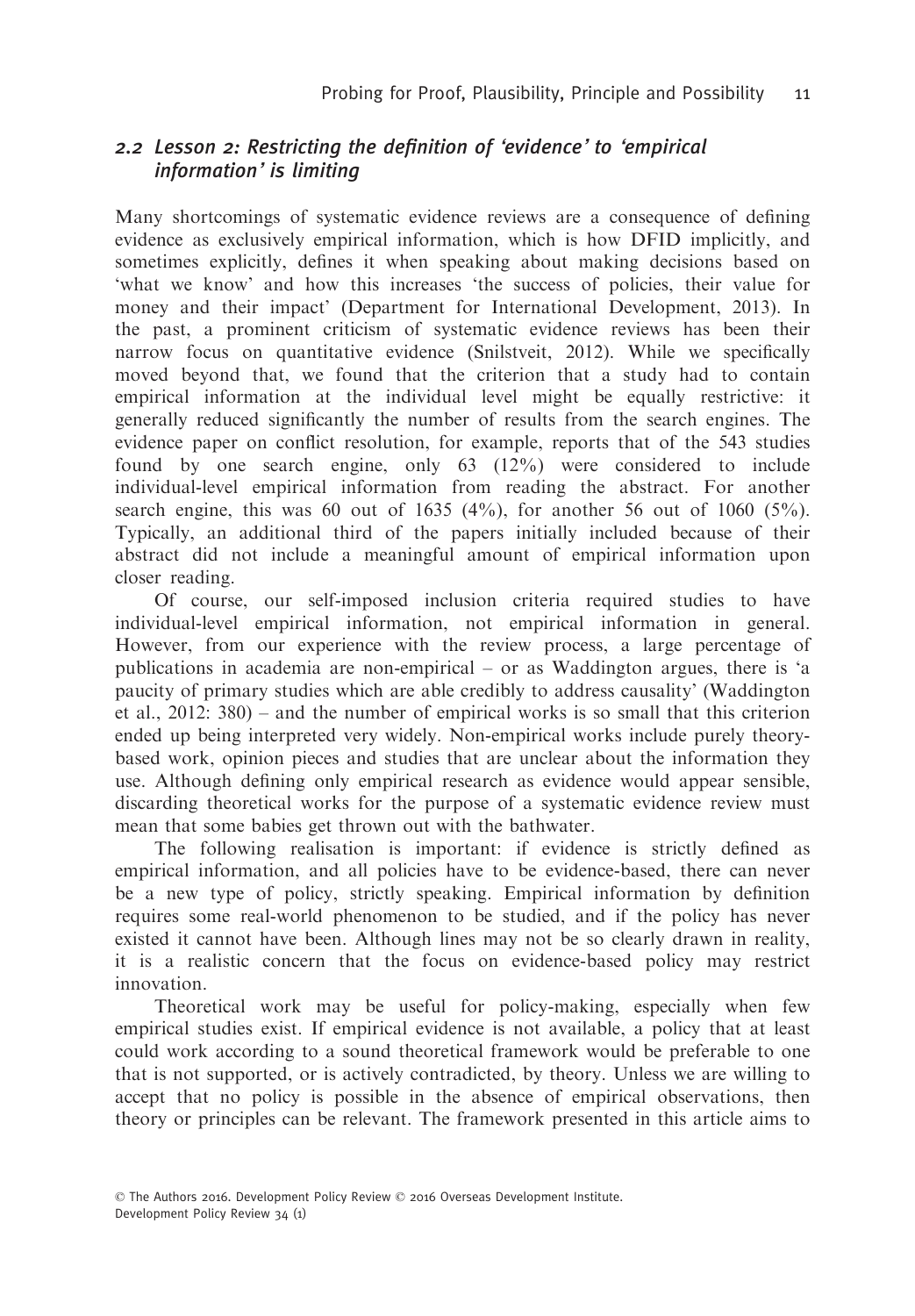bring theory, and innovative or principled thought, back into the so-called evidencebased policy process.

### 2.3 Lesson 3: Studies (especially in certain disciplines) often do not contain enough information on method to assess their quality

Many of the criteria for assessing the quality of a study rely on the author describing his or her methods in some detail. However, we found that many studies, especially from the more qualitative disciplines, neglected to give the reader even basic methodological information – although Duvendack et al. (2012) report similar concerns about lack of information on design and analysis in quantitative work. In some cases information was presented as fact, or as stemming from the author's research, without further explanation as to how this information was obtained and filtered by the author. It was also common for studies to mention in passing that they were based 'on interviews', but not on how many interviews, with whom or where these were held and by whom. A number of studies that we knew to be based on sound methods (either from knowing the author or seeing him or her presenting the work in person) received very low scores on the quality assessments because they did not make the method transparent. From a policy-maker point of view, although it may be difficult to judge the quality of certain studies, this does not mean that these studies need to be automatically dismissed as non-evidence. Especially when studies about a particular topic are rare, it would appear to be a waste to omit this information from the policy process. Yet if researchers wish their work to be classified as highquality evidence, they need to describe their methods and any shortcomings in detail.

### 2.4 Lesson 4: The missing step: an assessment of the overall state of the 'evidence'

Systematic evidence reviewing does not necessarily provide a clear analytical path for moving from reviewing numerous individual studies to a general assessment of the state of the evidence (Hannes and Macaitis, 2012). We designed no systematic guidance on how this should be done, thus the process of moving from finding all relevant information and assessing its quality to assessing the quality of the evidence base as a whole remained a black box  $-$  a shortcoming in transparency that has also been noted by others (Snilstveit et al., 2012). Within the team, some authors had a tendency to disengage from the systematic legwork that had been done and in their writing drew on their own knowledge. This experience is not unique to us. 'Synthesis' or the inability to do meta-analysis and draw meaningful conclusions from an evidence review – without being guided by pre-existing knowledge or opinions – and difficulties in '[g]enerating useful policy recommendations' are two of the seven practical challenges of the systematic evidence review method mentioned in another review on systematic evidence reviews (ODI Secure Livelihoods Research Consortium, 2012).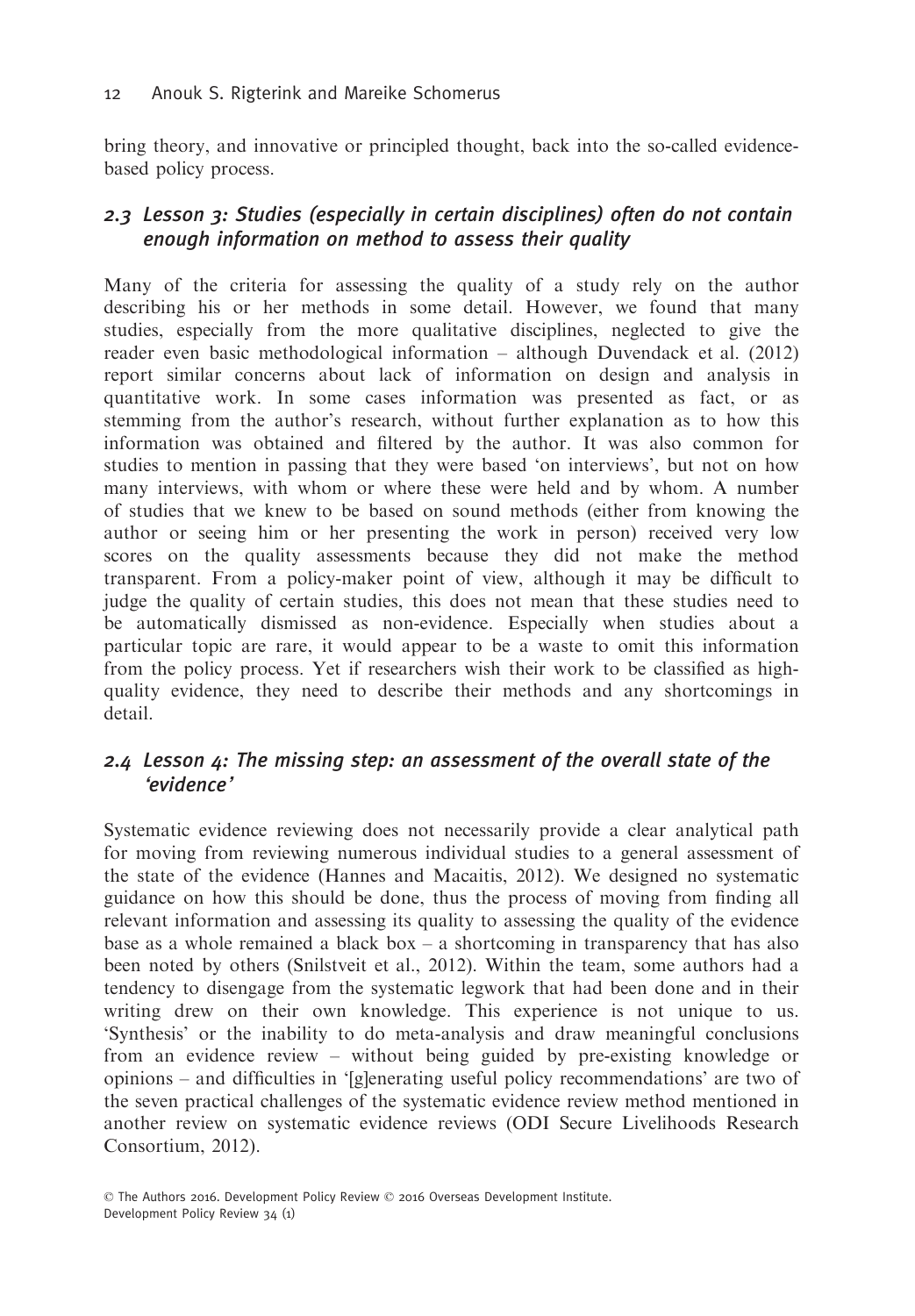It is not the case that methods to synthesise results from different studies do not exist. However, these methods can only be applied to a very restricted set of systematic reviews. Meta-analysis is one such method to synthesise results from quantitative studies. It involves running a regression on the regression results obtained by the studies under review (Mekasha and Tarp, 2013). As such, it can only be applied if there is a substantial body of studies with the same outcome variable, the same explanatory variable and the same method. It is most frequently used in the medical field, where numerous studies investigate a single treatment for a single condition. Its applications to the field of development, and especially to the topic of insecurity and injustice, are limited: even if it is possible to agree on the 'condition' to be treated (poverty, insecurity, lack of justice), potential 'treatments' are myriad and fast-changing, and comparable studies scarce.

A second approach to synthesising is 'narrative synthesis'. While no consensus exists as to what exactly a narrative synthesis is, this approach broadly summarises a given topic from many angles – thus giving a comprehensive narrative of the state of research – but without consideration of a statistical or systematically comprehensive summary of the state of evidence. Narrative syntheses tend not strictly to follow a methodical search for evidence; this means they are often not transparent about how decisions about relevance and strength of evidence were made (Collins, 2004: 102). However, more systematic variations of this approach can now also be found (for example (Greenhalgh et al., 2005; Hannes and Macaitis, 2012)). Furthermore, narrative synthesis has been found to be possibly most effective when used in conjunction with meta-analysis (Rodgers et al., 2009). Below we outline a particular case in which narrative synthesis might be the best way of presenting a review of the state of knowledge on a topic.

## 3 Thinking about systematically reviewing evidence for policy relevance in a different way

Apart from learning more about the need for transparency, clever choice of keywords, the shortcomings of search engines and how difficult it is to write neutrally based on information presented, rather than in an opinionated way, we learned another crucial lesson. It is actually not clear how a systematic evidence review would automatically translate into a simple answer to what the state of the evidence implies for a particular policy. Although we made lots of interesting points in a substantial number of evidence reviews, we have so far not had policy-makers banging on our doors for more. Maybe that is because what we presented was just enough to draw on for some decisions – after all, it has been noted that policymakers need to make decisions, even if the evidence base on which to make those is limited (Snilstveit, 2012: 391). Or maybe we did not come up with a hands-on practical framework for how the kind of evidence we found might be relevant for policy thinking. Maybe we felt as if we were asked to render complex findings into information popcorn – fluffed up, making a bang and easy to eat. That, however, does not get us away from the need to provide a better understanding of the information that is out there. We concluded that doing systematic evidence reviews

<sup>©</sup> The Authors 2016. Development Policy Review © 2016 Overseas Development Institute.

Development Policy Review 34 (1)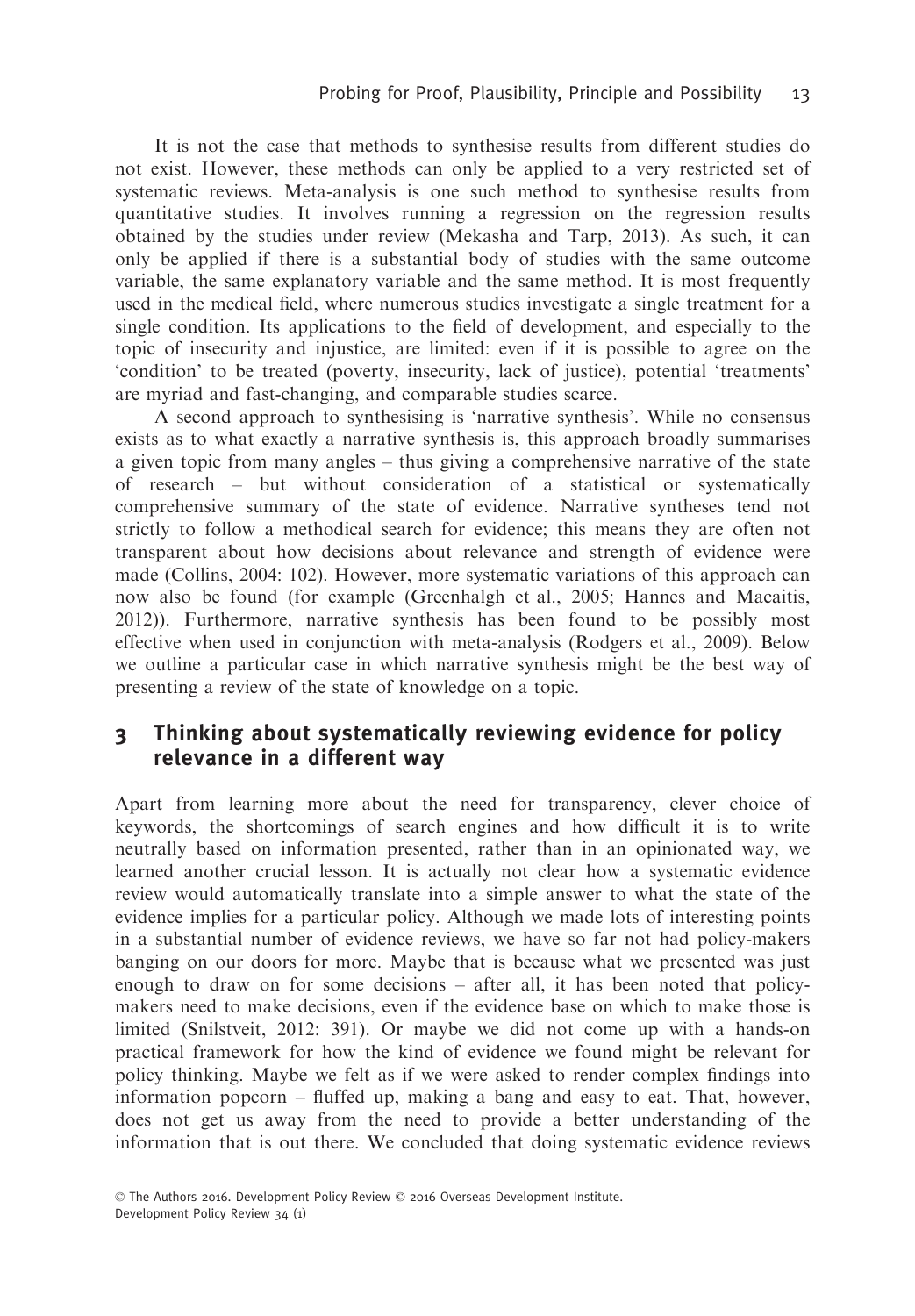becomes a valuable exercise when used to think about the evidence we find in different ways. Sifting through large amounts of research just to see if individual level empirical material exists, or if RCTs have been conducted, misses a broader point. A better way of treating systematic evidence reviews is to engage with the evidence found with the aim of gaining a better understanding of how a particular issue is researched, understood and thought about. Rather than being like popcorn, this is more like the laborious, messy, but satisfying, preparation and consumption of corn-on-the-cob.

We understand why this is rarely done. The corn-on-the-cob approach is missing because of the different claims researchers and policy-makers aspire to make. In the words of Nancy Cartwright: researchers want to make 'it works somewhere' claims, studying individual cases using methods geared to making sure that conclusions are valid for the case studied (internal validity) (Cartwright and Munro, 2010). Policy-makers, on the other hand, would prefer 'it will work for us' claims on which to base their decisions (ODI, 2009: 2).

These two modes of working seem irreconcilable – and yet we are proposing a method of translation to bridge this gap when conducting systematic evidence reviews. It starts from the realisation that the evidence debate among those in research, policy and practice could benefit from agreeing on certain terminology to describe what particular pieces of information are and are not doing. We are making a controversial proposal for the use of a research-sympathetic and policyfriendly framing of how to think about good evidence when faced with huge amounts of research on topic. Thinking practically about evidence in the way we propose here might allow for better categorisation of information, more honesty when dealing with information and, with that, hopefully more transparency and better decision-making.

Our suggestion is to systematically review evidence and assess its applicability for informing policy by dividing it into 'The Four Ps': proof, plausibility, principle and possibility. Each of the Four Ps, we argue, is relevant in a different stage of policy thinking, thus systematic evidence reviews would be more useful if they divided their findings according to these categories:

- When setting or prioritising broad policy goals, we argue that an emphasis on searching for evidence as it is currently defined in systematic reviews is misplaced and propose principle.
- When assessing different possible future policies to attain a specific broad goal, plausibility is the most relevant category in synthesising existing evidence.
- We see limited use for the notion of evidence as *proof* outside the evaluation of past policy – the idea that systematic evidence reviews will propose proof on a matter is unhelpful.
- And when striving for innovation, we propose *possibility*, which is a category of evidence that tends to be discarded in systematic reviewing.

In all these stages, we emphasise transparency about what a particular piece of information constitutes evidence for, and with what level of certainty.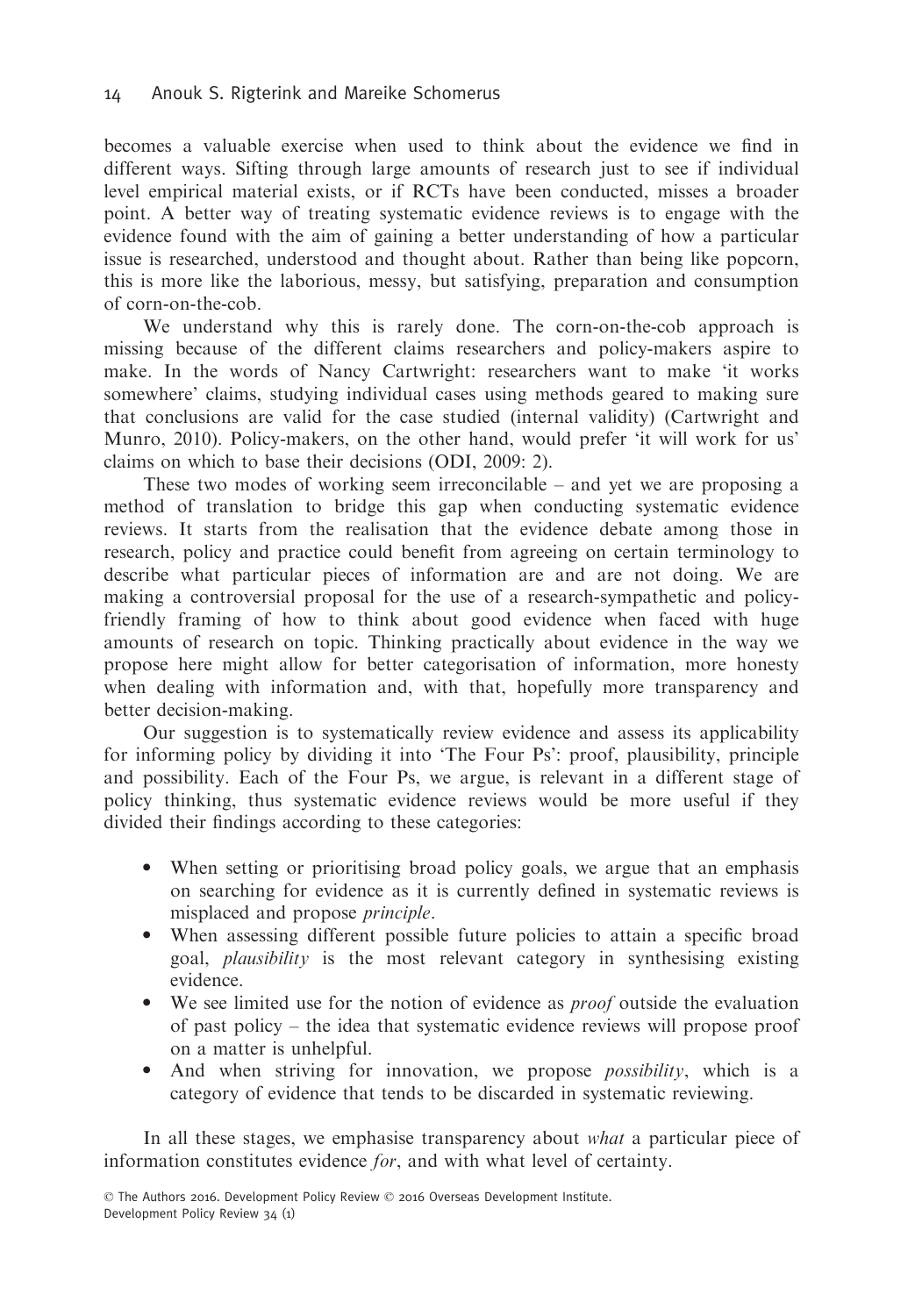### 3.1 The preferred P: proof

The UK's Minister for International Development at the time of writing, Justine Greening, laid out her vision for her department's future in her first major speech after her appointment. For her, international development supported by the UK entails UK aid money being spent 'in the right places, on the right things and done in the right way' (Greening, 2013). Establishing a clear distinction between something that is right and wrong implies foolproof knowledge as to what makes a plan, a time and a place 'right'. We name this approach to evidence proof: the notion that one can search for evidence that, once used, will guarantee future success. The notion of *proof* before execution of a policy is unhelpful, not just because we learned from doing systematic reviews that the required information is difficult to come by or of low quality. It also assumes that policy information that can act as proof could possibly exist.

This interpretation of evidence is reminiscent of that used in a criminal court, where a piece of evidence is presented and, once a judgement has been made on it, the evidence has become proof for the correctness of that judgement. How problematic the notion of proof is in situations when making decisions on policies to be implemented in the future is obvious. What proof-based policy is trying to do is to predict the future: because something is considered to have been proven in the past, it is expected that the research or practice community will deliver continued proof that it will work in the future. Yet, in the court of proof-based policy, the evidence stems from studying a different incarnation of this policy, at a different time, often in a different country. '"Cutting out the noise" probably misses the point in international development research (and the social sciences more broadly), where context is everything', is how researchers at the Overseas Development Institute (ODI) have described this issue (ODI Secure Livelihoods Research Consortium, 2012). If we can find a study including convincing evidence on Sri Lanka, can this be generalised to other contexts? A policy's success in Sri Lanka does not guarantee success in Sierra Leone, nor even continued success in Sri Lanka itself. To stick to the court analogy: proof in one legal case, even gold standard proof, cannot be called upon to make the same point in another case with different actors, times and places. The notion of exchangeability contradicts everything we know about context awareness. Crucially, from a research perspective, proof implies that a final verdict on a matter has been reached, rendering future research and learning – and maybe even development – unnecessary. But there is no need to worry just yet: numerous systematic reviews led to the realisation that the search for proof-based evidence for future development policies mostly draws a blank.

The notion of evidence as proof crowds out flexibility and responsiveness. These two aspects are crucial in development and difficult to underpin with information. Finding proof for something that will work in the future directly contradicts notions of empirical research, which requires observation and experience. Using the notion of evidence as proof when deciding on future policy is a true head scratcher. Seeking evidence that can be used as *proof* for future success is not only a

<sup>©</sup> The Authors 2016. Development Policy Review © 2016 Overseas Development Institute.

Development Policy Review 34 (1)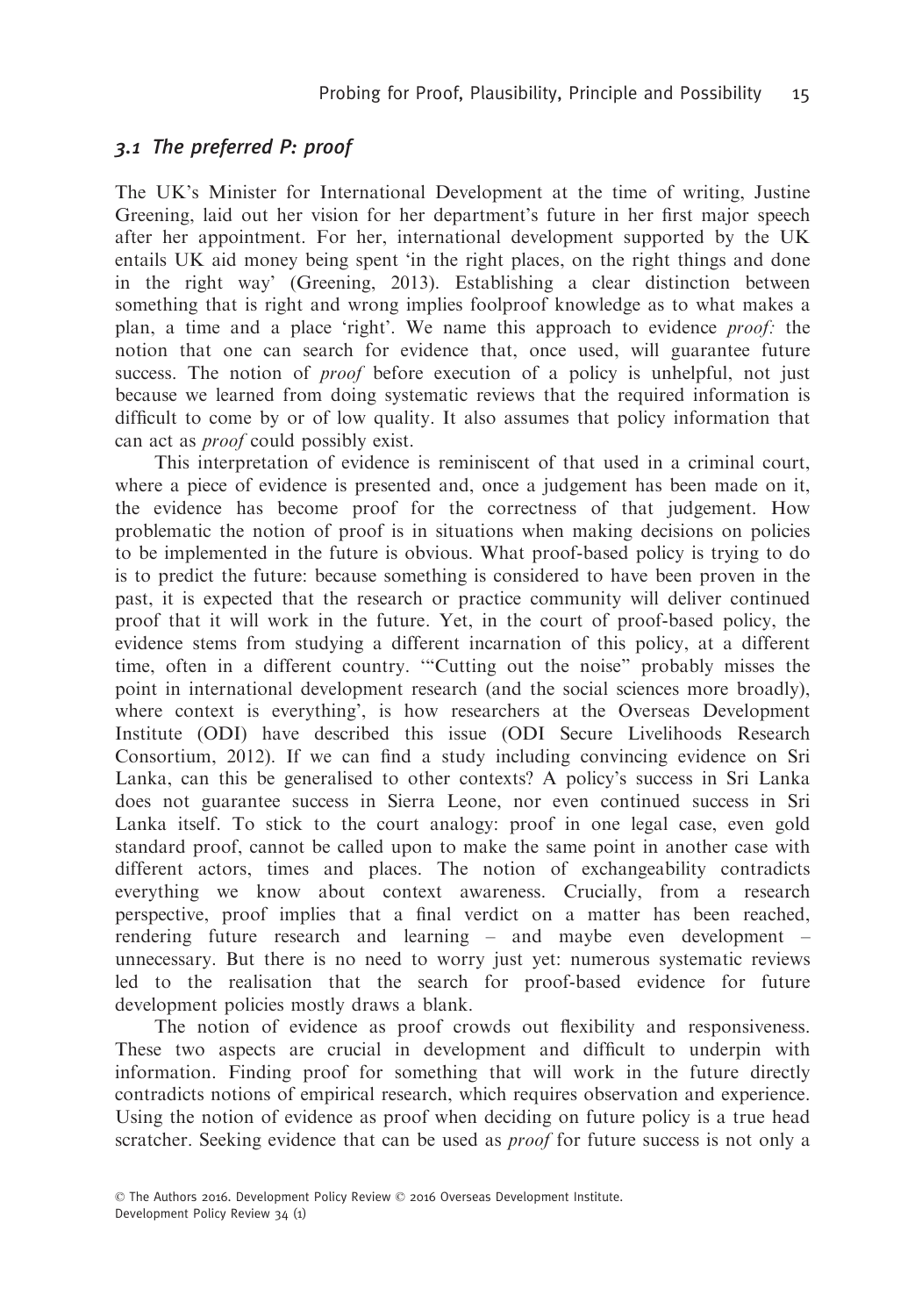tilting at windmills, but a confusing admission that windmills are in fact a real enemy.

We do see scope for evidence as *proof* when it comes to evaluating past policy; and this would be a useful way of reframing the task of a systematic evidence review. Empirical observation is possible with past policies; attempting to get as close as possible to the gold standard of proof might be useful in this context. However, when attempting to create *proof* it should be clear what particular information is proof of. Information can only be considered proof in an extremely limited context. Even in gold standard statistical research, proof is only provided within a certain confidence interval. Observing a relationship between policy and outcome at the 5% confidence level loosely means that there is a probability of 5% that this relationship is due to chance. A randomised controlled trial can only provide proof applicable to the past policy studied, executed in the same way, at the same time and in the same place. It can only make an 'it works somewhere' claim (Cartwright and Munro, 2010). Sometimes, the very way in which a policy is executed is affected by randomisation.

Consider, for example, a study investigating whether election campaign messages based on clientelism or on national public goods are more effective in winning votes in Benin (Wantchekon, 2003). This involved convincing politicians to change their campaign messages in randomly chosen election districts to include exclusively clientelistic or public goods arguments. What was being studied here was the effect of enforcing particular campaign messages in random districts in a particular election circle in Benin. For this, the study provided evidence in the sense of proof. What the study does not provide proof of is the impact of clientelism (as a strategy chosen by politicians based on whether they think it is likely to win them votes) on voting behaviour. Again, we do not mean that results of Wantchekon's study are meaningless when attempting to answer the latter question, but, at best, it can make the existence of such a relationship more plausible.

#### 3.2 The realistic P: plausibility

Plausibility is an alternative way of navigating the translation process from systematic evidence reviewing to policy relevance of the information found. Plausibility allows for consideration of theory, or empirical studies that are of reasonably high quality yet fall short of the gold standard as evidence. Plausibility is not proof, but is broader than most current definitions of evidence. An argument that a policy can plausibly work may include retrospective proof from other contexts (proof that it was a right thing, done in a right way, at some other time and/or in some other place). But plausibility goes beyond this: it has to demonstrate that it is probable that the policy can work in another time and at another place. This is akin to what Cartwright terms a capacity claim: the claim that a treatment has a relatively stable capacity to provide a certain outcome (Cartwright and Bradburn, 2011; Cartwright and Munro, 2010). Plausibility comes with a health warning: it still requires the huge effort involved in conducting a systematic evidence review, but in translating this to policy-relevant information it delivers no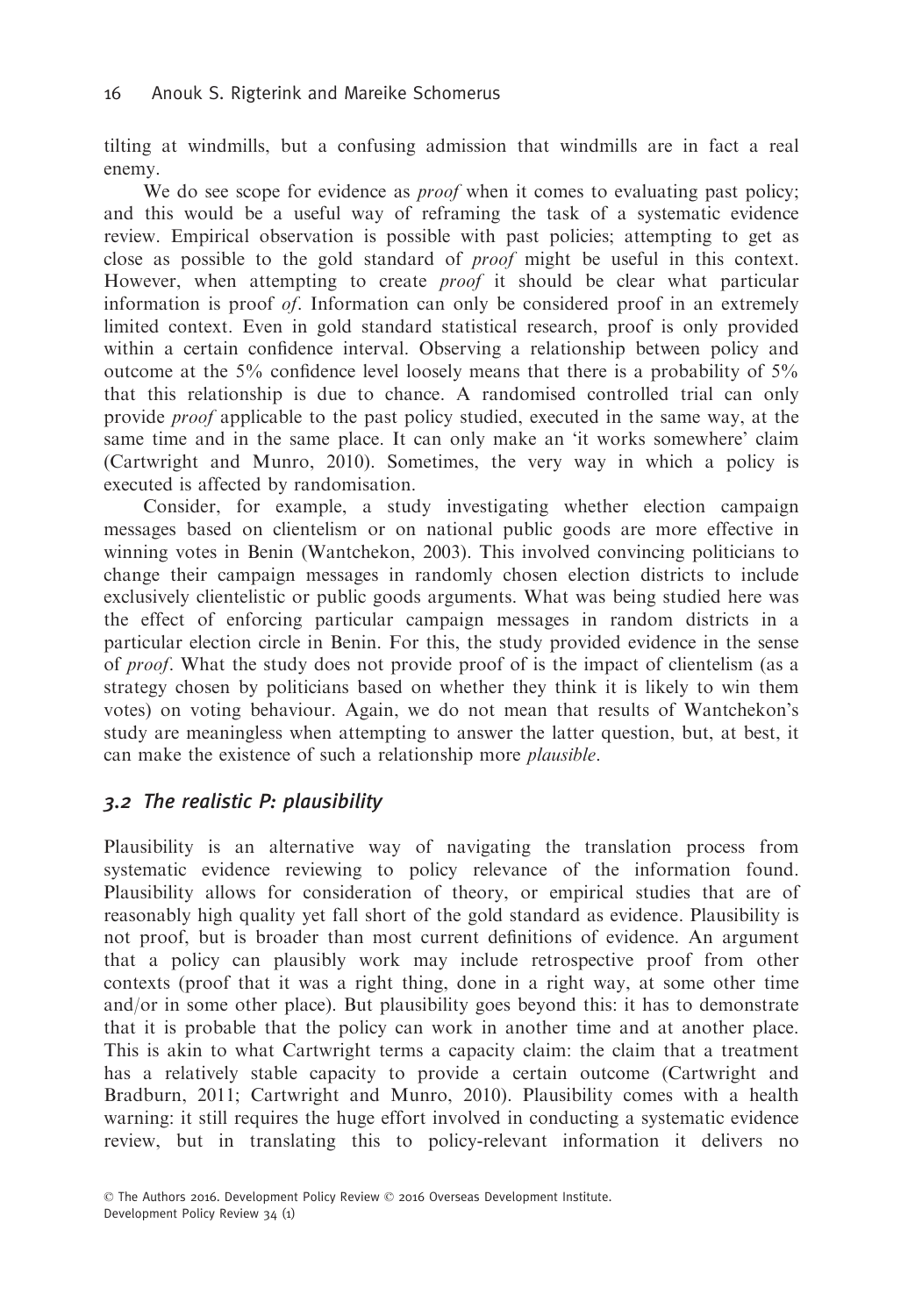guarantees, no one-stop evidence shop, no generalisations. It means more scanning of the horizon to continuously gather information to see if what seemed plausible at first really holds  $up - so$  the systematic evidence review is nothing but a snapshot in time. If policy-makers and practitioners invoked plausibility when considering future policy, research could more credibly feed into programme planning, designing plausible Theories of Change, and allowing for context-specific programming. Any how-to guide on using evidence for policy and practice would be more convincing if it stressed the importance of plausibility; any systematic evidence review would be more complete if it synthesised from the perspective of plausibility.

An obvious way to start building a plausibility case is to specify which activities the policy or intervention will entail, and what it intends to accomplish. To fully assess the intervention's plausibility of success, more is required than a pairing of activities and outcomes. A good plausibility case includes all the steps that link the activity and the outcome to each other. These together form a theory of how the policy is supposed to work, factors that help and hinder the effectiveness of the policy and the interaction of the policy with other factors. This is central to establishing capacity (Cartwright and Bradburn, 2011; Cartwright and Munro, 2010). Systematic evidence reviewing may detract attention from constructing such a theory, as it might misplace the focus. In the words of ODI:

Outcomes are ultimately shaped by programme design and delivery, as well as by context [...] and SRs [Systematic Reviews] do not necessarily help us understand these dimensions. In other words, the question of why things work is just as policy relevant as whether or not they do in the first place. (ODI Secure Livelihoods Research Consortium, 2012)

Consider for example, a food for education programme (FEE). A plausibility case would state that giving households food in return for school enrolment increases educational attainment, and then it would detail exactly how this is expected to work. It would not only state that giving children meals at school can improve their learning, but painstakingly set out why that is the case. We may expect FEE programmes to improve children's nutritional status, and better-fed children to have increased cognitive ability. Alternatively, poor households may not be able to invest as much in education as can be considered optimal in the long run and FEE programmes may relieve this budget constraint, increasing enrolment and educational attainment. It is also possible that a plausibility case brings to light mechanisms through which FEE programmes may decrease educational attainment: increased school enrolment may lead to overcrowded classrooms and decreased learning, or increased school enrolment may reduce child labour, decreasing household income and thereby the nutritional status of children along with their cognitive ability (Adelman et al., 2008).

This is not a new suggestion; a number of donors now ask aspiring projects to formulate a Theory of Change, which includes such elaborate descriptions of the steps between activities and impact (Stein and Valters, 2012). Detailing these steps can help to find material to build a case for or against plausibility when doing a systematic evidence review. There may be very few studies done on the full

<sup>©</sup> The Authors 2016. Development Policy Review © 2016 Overseas Development Institute.

Development Policy Review 34 (1)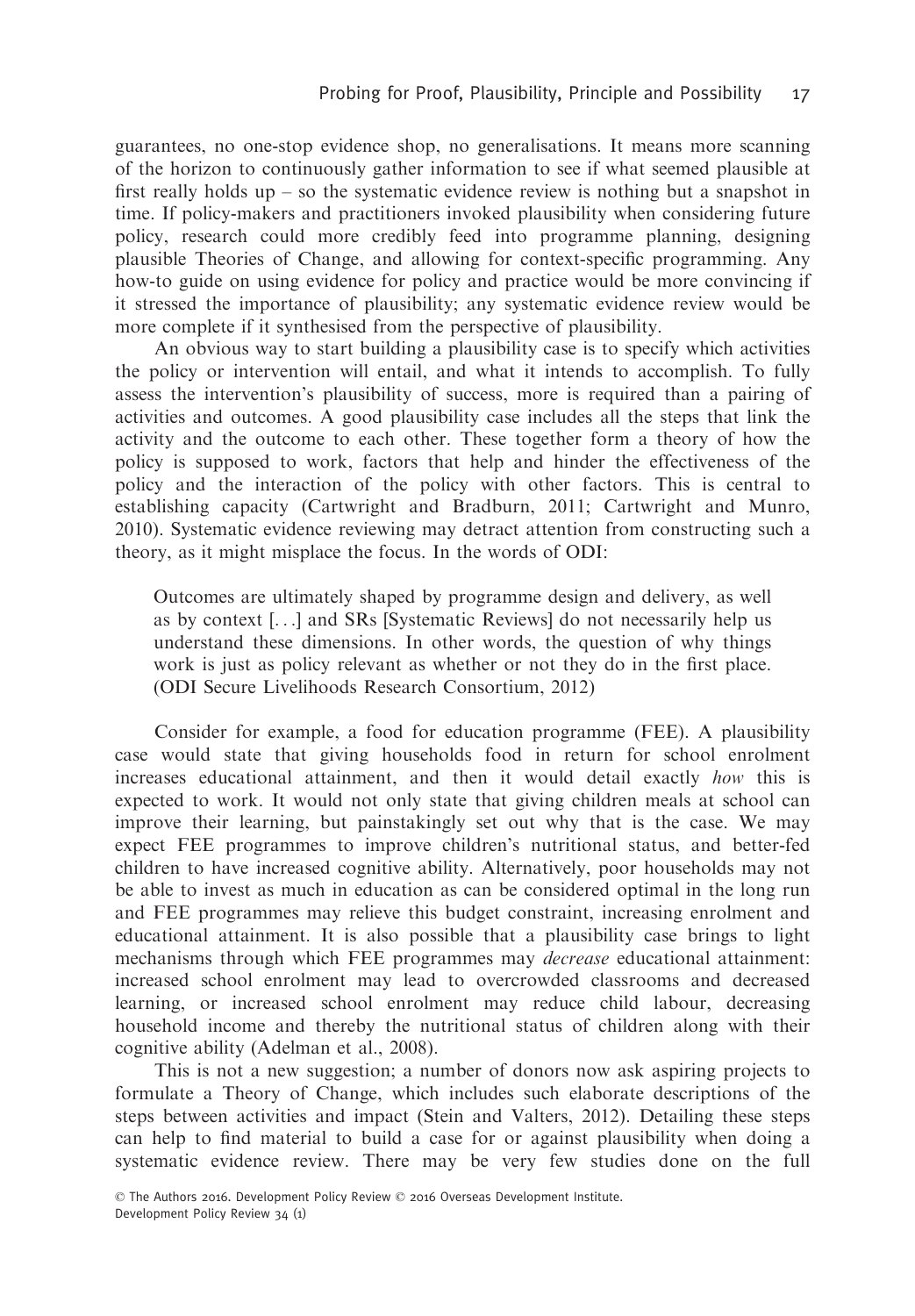intervention proposed. For example, Adelman et al. conclude that in 2008 gold standard studies into the impact of FEE programmes on educational outcomes were 'relatively few' (Adelman et al., 2008). However, numerous studies may exist on the links in the chain connecting the intervention's activities to an outcome. In our example, Adelman et al. mention: 'nutrition literature offers many more experimental studies on nutrition outcomes than are yet available in the economics literature on education outcomes' (Adelman et al., 2008). Other helpful information in this case might include studies on the impact of nutritional status on cognitive abilities in other contexts, the actual and perceived returns to education in the region of intervention, or children's nutritional status in this region. Developing a Theory of Change and investigating information which may or may not support each of the steps will not prove that the proposed policy will be successful. Yet finding information that supports at least some of the proposed mechanisms through which a policy is thought to work, and that can reasonably be applied to the proposed context, can help make the case that a particular policy could plausibly work. Alternatively it can decrease confidence that a particular policy is appropriate.

The act of specifying the mechanisms through which an intervention is meant to work may preclude the need to build a full plausibility case. Even without reference to outside material, some interventions may not pass a test of basic logic. Take a project that proposes to educate women about their rights with the aim of decreasing domestic violence. Thinking this through, this project's success depends on women being unaware of their right not to be subjected to violence in the home and lacking only this information to be able to change their situation. While this may be true in some cases, in many others this may not be plausible from the outset. A framing along the lines of plausibility will make these points a lot more obvious when reviewing the state of the evidence.

A plausibility case can include information that falls short of gold standards outlined in the first section. When we recognise the limited use of proof, and consequently accept that even gold standard information cannot prove future policy success, the rationale for favouring studies meeting the gold standard over all others becomes less obvious. Are we willing to admit that gold standard information may contribute to a plausibility case to a greater or lesser degree depending on how applicable it is to the time and place where a policy is proposed? If so, why would we automatically exclude from systematic reviews lower quality empirical studies in the same place, or theories that seem particularly appropriate to the context? In a plausibility case this would not make sense; yet the practice of systematic evidence reviewing frequently calls for such exclusion.

Information that may contribute to building a plausibility case could come from studies investigating similar policies to the one proposed, but in another place and time. These may include studies on the intervention as a whole, or on particular mechanisms that are expected to make the intervention work. To this extent, a plausibility case and a systematic evidence review are not very different. However, finding and quoting these studies is not sufficient – that provides neither proof nor plausibility, it just shows that someone has attended class but not done their homework. From basic logic, for studies from another context or another time period to feature in the plausibility case for a new policy it is necessary to explicitly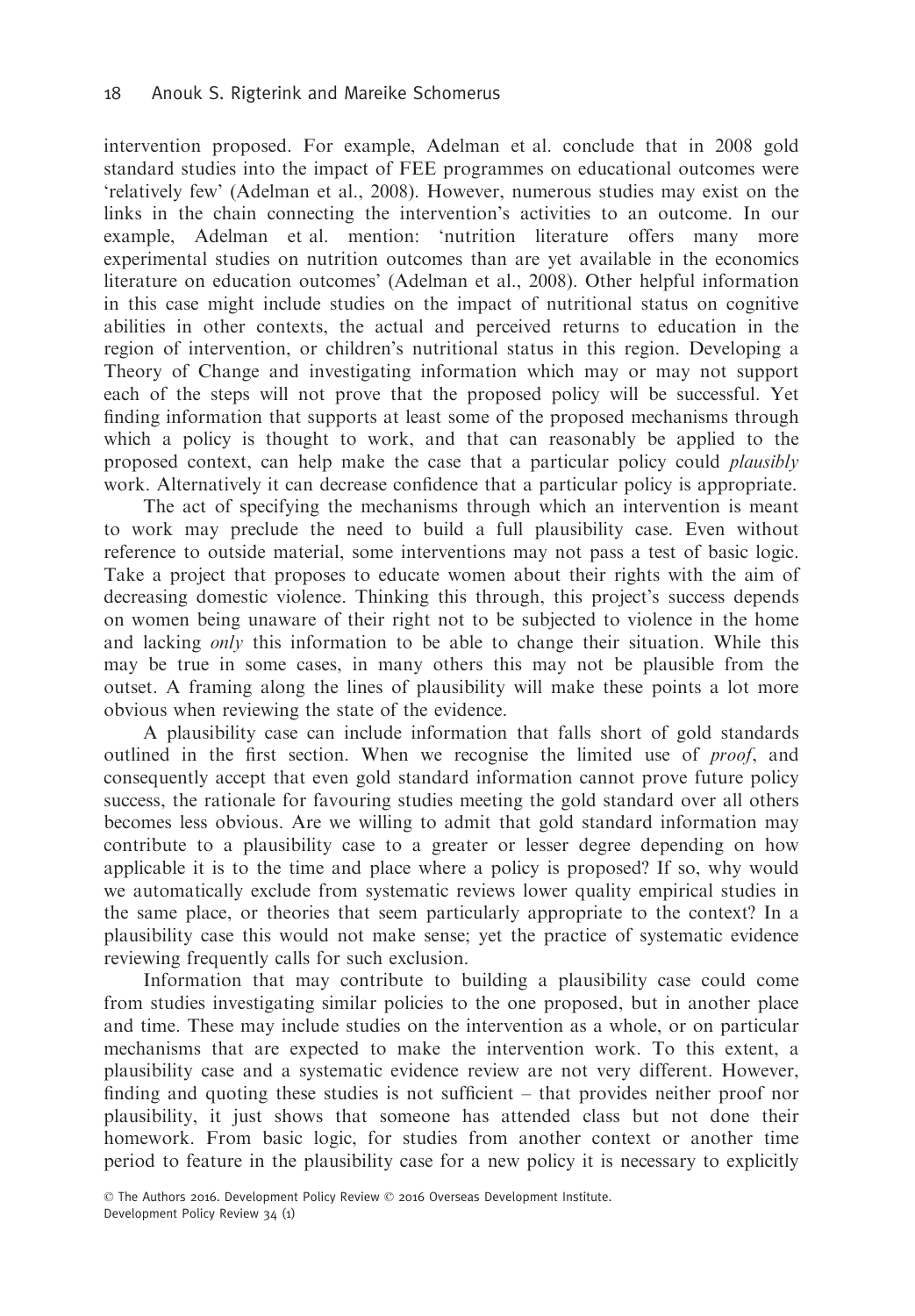consider the ways in which the new context is similar or dissimilar to those of the past. What way of executing the intervention was successful in the past? Can this be replicated in the new context? What was it about the context that was conducive to or hindered the past intervention's success? Are similar favourable or unfavourable conditions found in the new context?

This is a productive middle way between blueprinting interventions from one context to another without consideration and completely dismissing proof from other contexts. It requires recognising that evidence is not about proof, but about identifying as probable that a particular action will lead to a particular outcome. Cartwright (2007) calls this hypothetico-deductive reasoning and contrasts this with deductive reasoning A single success of an intervention half-way around the world would contribute little to a plausibility case, whilst consistent studies indicating that the intervention is successful in a range of contexts, including some that can be considered similar to the context proposed, should be a solid basis for plausibility. A range of studies that show that an intervention has been an abject failure does not prove that it cannot ever work anywhere, but does make it implausible that it will.

Another source that can be useful in building a plausibility case is empirical work that is of reasonable quality, but falls short of usual standards for evidence. Some evidence reviews (Mansuri and Rao, 2003) dismiss all studies that do not include a control and treatment group, and in which the intervention is not randomly administered. We see no reason why a gold standard RCT in a completely different context would automatically deliver plausibility, just as we see no reason why a study that contains no RCT should be automatically sent to the scrap heap. The latter study may still contain information that renders the success of another intervention in the same context more or less plausible. This is especially relevant for interventions that are not easy to study, for example the many interventions that cannot ethically or operationally be randomised.

#### 3.3 The adamant P: principle

One common theme in the evidence debate is the tension between pursuing genuine evidence-based policies and seeking out specific information to create policy-based evidence, evidence for policies that were already decided on for other reasons – a risk of which policy-makers are well aware (House of Commons, 2006). These reasons could include ideological concerns or simply because policy-makers get caught up in their own challenges when attempting to use empirical evidence to decide on polices. Vince Cable, UK Secretary of State for Business, Innovation and Skills from 2010 to 2015, described these challenges as grappling with the need for speed, superficiality, spin, secrecy and, from their own perspective, scientific ignorance with regard to methods and testability (ODI, 2009: 1-2). Phil Davies, former Deputy Director of the Government and Social Research Unit in the UK Cabinet Office, said that policy-makers act on 'their own values, experience, expertise and judgement; the influence of lobbyists and pressure groups; and

<sup>©</sup> The Authors 2016. Development Policy Review © 2016 Overseas Development Institute.

Development Policy Review 34 (1)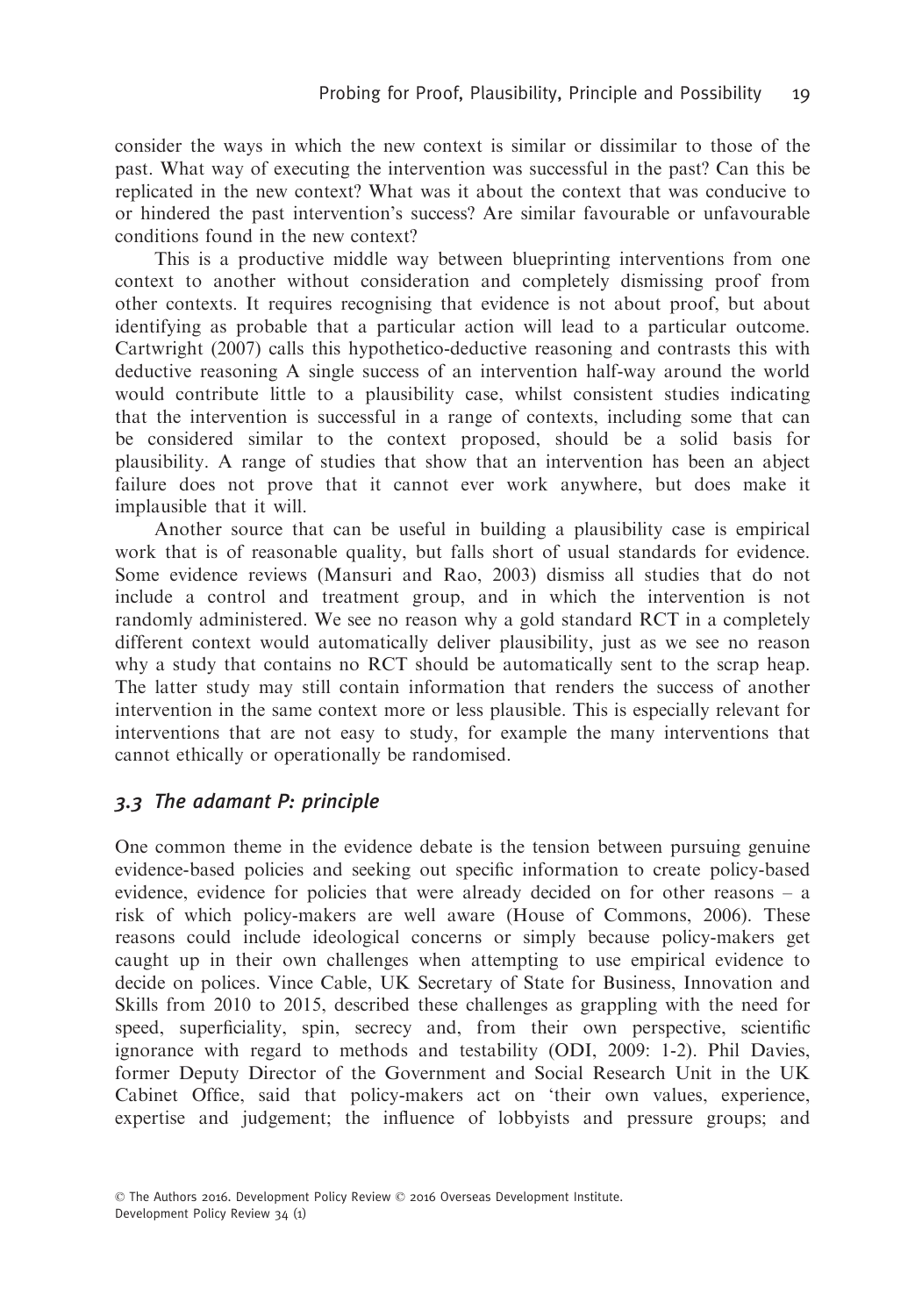pragmatism', creating a situation in which 'researchers and policy-makers have completely different concepts of what constitutes good evidence'. (ibid.: 2)

Thus, we know that policies are not always based on evidence, and sometimes evidence is shaped around policies. However, this does not necessarily mean that the entire debate around evidence is disingenuous. Although the practice of policy-based evidence *could* be a sign of policy-makers' distaste for engaging with evidence, it may simply be a sign of an entirely different logic of decision making – one that can be identified as principle.

It is important to recognise what *proof* and *plausibility* can and cannot do when searching out information through systematic evidence reviews. Proof is useful to evaluate whether a past policy has obtained its goals. Plausibility details whether it is likely that a proposed policy will obtain its goals. However, neither tells us whether these goals were worthwhile in the first place, or how different goals should be prioritised. To suggest that this could happen based on plausible research findings is naïve; basing a systematic evidence review on the premise of settling these priorities is a waste of time. Instead, principle recognises the role of ideology in policy-making: to choose a particular goal, or to prioritise one goal over another, is a normative choice.

Consider, for example, a systematic review of the evidence on the impact of corruption on economic growth, which was executed in 2011 and received funding from DFID (Ugur and Dasgupta, 2011). The question as to whether corruption is good, neutral or bad for economic growth is by no means invalid from a research point of view. The argument that corruption might be beneficial for growth by greasing the wheels for those engaging in high return activities, or by accumulating Schumpeterian rents that could spur innovation used to be very common, even dominant (Goldsmith, 2006). Whether and how the central research question of this systematic review can feed into the policy process is an entirely different matter. How would the policy process change, for example, if this systematic review concluded that corruption is beneficial for economic growth?<sup>2</sup> Would DFID start to design policies stimulating corruption? Since corruption is widely perceived as unfair, dirty or unprincipled, and constituting a reason to refrain from giving development aid, such a policy turn is highly unlikely.<sup>3</sup> Alternatively, DFID might attach a lower priority to policies countering corruption. Still the basis of such a decision would be a principled, not evidence-based, argument that the goal of stimulating economic development has priority over fighting the unfairness of corruption. Given that choosing and prioritising broad policy goals in this field is likely to be based on principle, systematic evidence reviewing is not useful in this context.<sup>4</sup> It is more likely that the evidence review would be used to justify policy

<sup>2.</sup> Two out of 28 studies considered in Ugur and Dasgupta (2011) draw this conclusion.

<sup>3.</sup> See, for example, the high profile 1.4 billion reasons campaign by the Global Poverty Project, which deals with corruption in some detail.

<sup>4.</sup> This is not to imply that the study by Ugur and Dasgupta is not useful; it lists evidence for and against numerous mechanisms connecting corruption and growth, which could be extremely useful when building a plausibility case for a specific policy to counteract these mechanisms. The point here is that this would be a different stage of the policy process: when the broad goal of fighting corruption has been established, and specific policies are sought in order to attain this goal.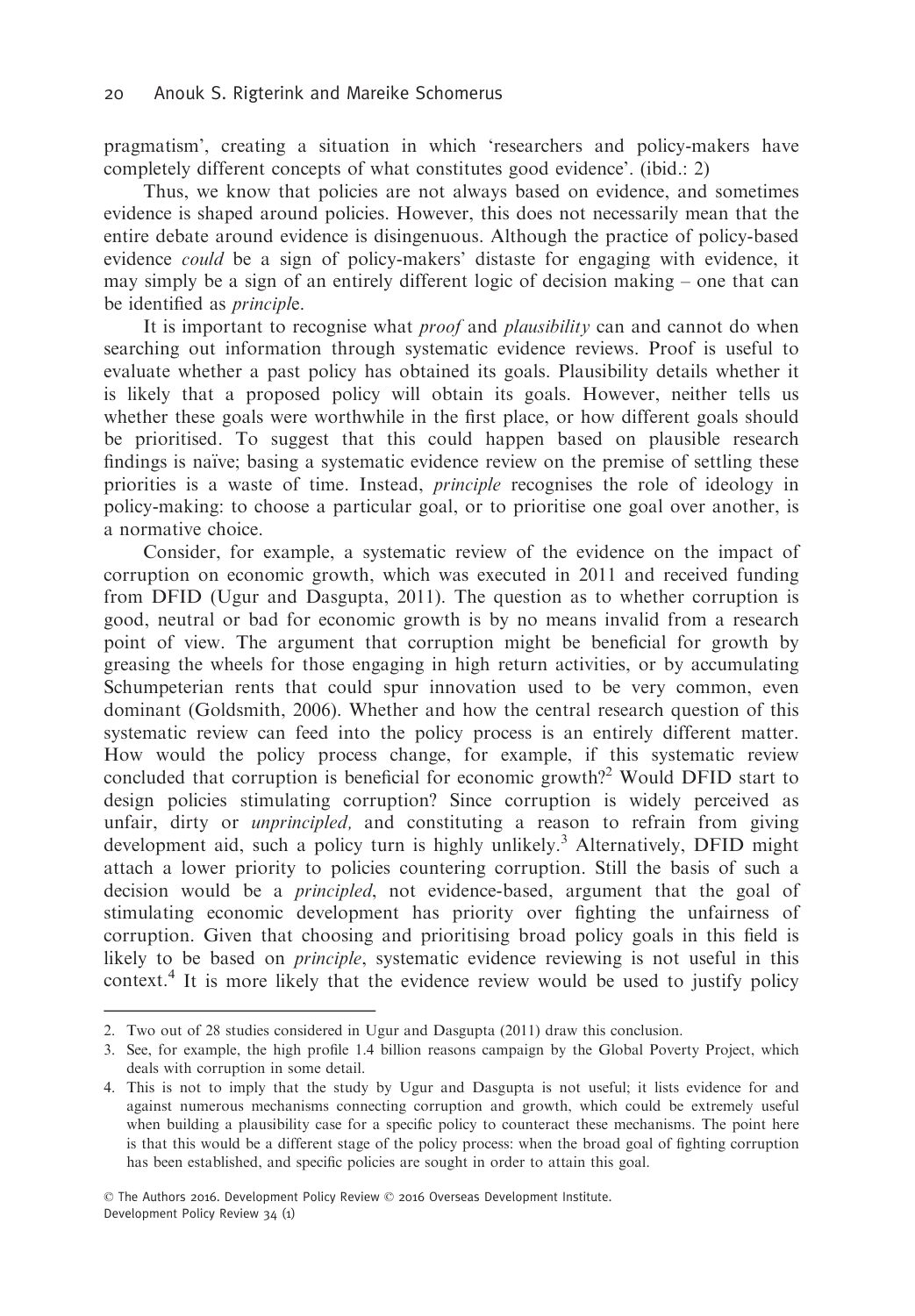decisions that have already been taken if conclusions are convenient (an example of policy-based evidence), and that the review would be ignored otherwise.

The example of food aid also illustrates how the emphasis on evidence-based policy can be unproductive when setting principled policy goals. There is a longstanding debate within the humanitarian and policy community as to whether food aid is a disincentive for local food production, and thereby hampers long-term development (see for example (Abdulai et al., 2005)). Regardless of the outcome of the academic debate on this adverse effect, whether this is a sound reason to stop food aid – potentially condemning individuals to starvation – is a question of principle.

We do not categorically say that setting broad policy goals using *principle* is a bad thing. A trade-off between corruption and growth, or relieving humanitarian need and long-term development, is of course driven by norms and beliefs. What is a bad thing to do is to pretend that these principled decisions are informed by evidence that can be systematically sought out to make them seem more grounded, thus silencing those who disagree with the principle. The principle debate needs to be based not on empirical evidence, but on what common ideologies can be used to design policies.

#### 3.4 The visionary P: possibility

Something is still missing in the evidence picture we have presented up to this point. How can development policy innovate, move forward and discover new ways to achieve policy goals that are deemed worthy? Principle might help us to have a more honest discussion of the goals behind policy. Proof and plausibility emphasise finding out what has worked somewhere, and what could plausibly work in the future. But potential for innovation is limited: principle, proof and plausibility can only teach us something about policies that have been tried before. They can help us do fewer of the things that plausibly do not work, and more of the things that plausibly do work. But they cannot help us conceive of something new.

The notion of innovation seldom enters into the systematic review process because, in this context, the definition of evidence is commonly restricted to empirical information. This implies that no evidence can exist for a policy that is newly conceived. Taking this notion to the extreme, requiring all policy to be evidence-based by definition means no new policy can ever be tried. There is little room to be unapologetically big and bold, new or experimental. The fourth P allows for such room: possibility.

We posit that there is really no need to use any empirical information to develop big perspectives about change. Such perspectives often emerge from seminal works. These can be big think pieces that have the power to change our understanding of development, and they commonly do not achieve this with empirical evidence. Hence, they do not appear in evidence reviews. In fact, one of the major critiques directed at our evidence review was that we missed seminal works. Even though big ideas can suggest innovative policy, there is no obvious space to facilitate this in the current evidence landscape.

<sup>©</sup> The Authors 2016. Development Policy Review © 2016 Overseas Development Institute.

Development Policy Review 34 (1)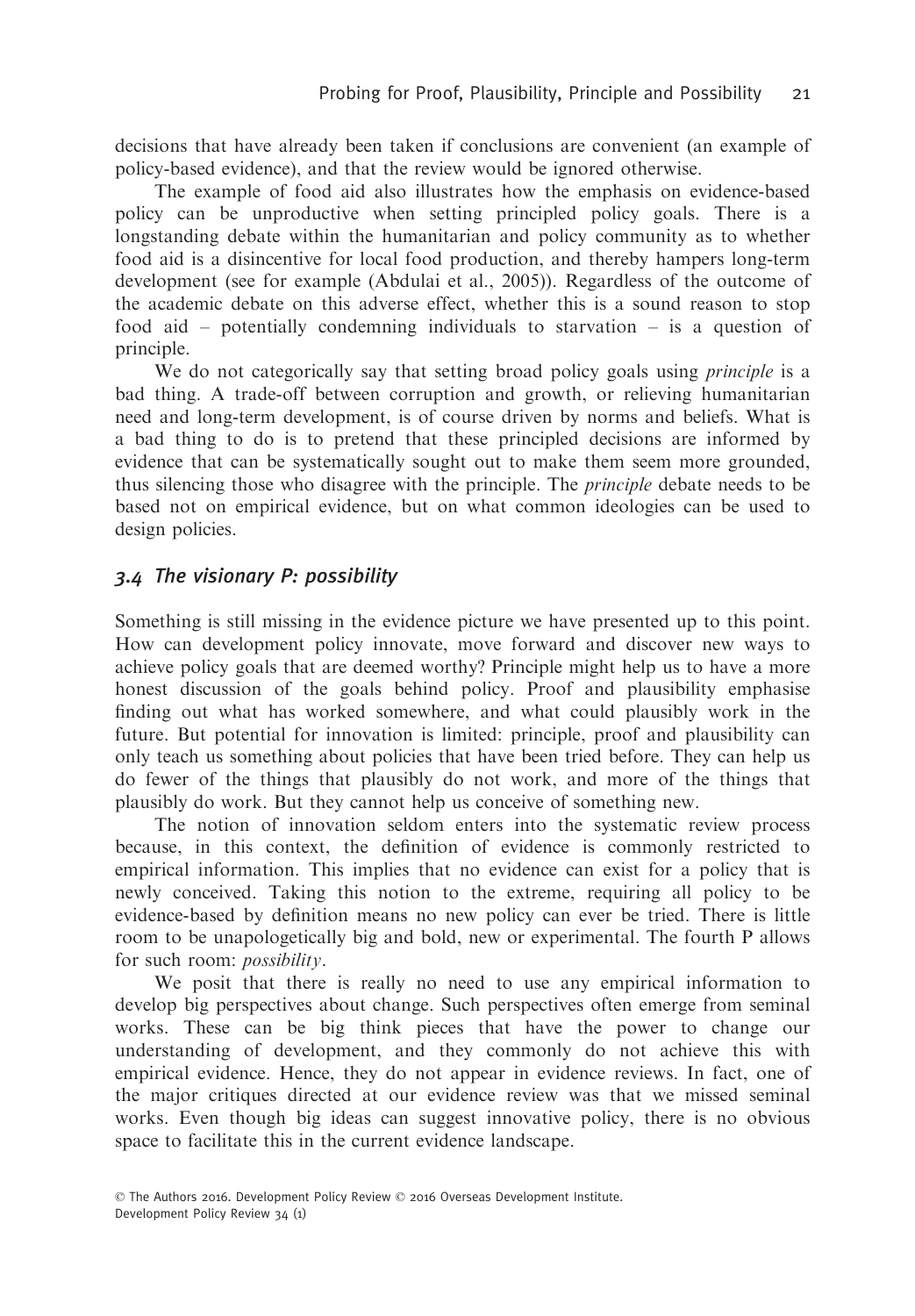#### 22 Anouk S. Rigterink and Mareike Schomerus

How can systematic evidence reviewing be more conducive to innovation? By allowing ideas to stand as evidence. A first step is not to automatically exclude nonempirical work. In the initial phase of selecting a pool of literature, systematic reviewers could include a selection of theoretical work or think pieces, selected on the basis of three criteria. First, the extent to which the work is recent, which could be easily determined through the publication date. Second, the degree to which the theory or idea is already covered by empirical work, which is presumably also found through the initial literature search. If this is the case, plausibility rather than possibility could take over. Third, the degree to which the work is well-respected, which can be roughly estimated by the ranking of the outlet it is published in, and/ or the degree to which it is cited by others. In the second stage of the review, when the quality of empirical evidence is assessed, systematic reviewers could similarly assess theoretical work or think-pieces. They could evaluate whether the theory or idea presented is truly new, rather than a reformulation of already existing, empirically-researched ideas. Furthermore, they could assess the quality of the theory or idea itself. A sound theory needs to be internally consistent (meaning it confirms to basic rules of logic and does not contradict itself), does not make unrealistic assumptions that drive the theory (meaning if these assumptions are changed, the predictions from the theory change meaningfully) and makes a believable case that it explains some real-world phenomenon.

Innovation can only happen if we accept that trying out new things comes with associated risks. Currently, development agencies are quite averse to programmatic risk, the risk that a programme fails to achieve its objectives, or even cause harm. An OECD study of development programming in states affected by conflict finds, for example:

In many cases development agencies have avoided high risk programming choices required to support statebuilding, peacebuilding and other forms of transformational change, and have instead opted for safer programmes concerned with direct service delivery. [...] These tendencies limit agencies' ability to address the challenges of statebuilding and peacebuilding. (OECD, 2014: 25)

Innovation can have a high return, but it is also risky. With Easterly, we argue for possibility within the evidence debate: for incremental change, for experimenting with innovative policies, and for recognition that when trying ten such policies, nine might be failures but this may be the price we have to pay to discover the tenth, high-return policy (Easterly, 2002).

Possibility as an approach changes the point of a systematic evidence review entirely: rather than seeking out empirical evidence, it moves the notion of evidence review towards a review of ideas and methods of investigation. What can then be presented is more akin to a narrative synthesis through an account of discourse and reflection, rather than through the pursuit of statistical and systematic analysis of existing information.

Possibility, our fourth perspective on evidence, is necessary for the recognition of emerging ideas and ways of seeing the world. To have exploration of new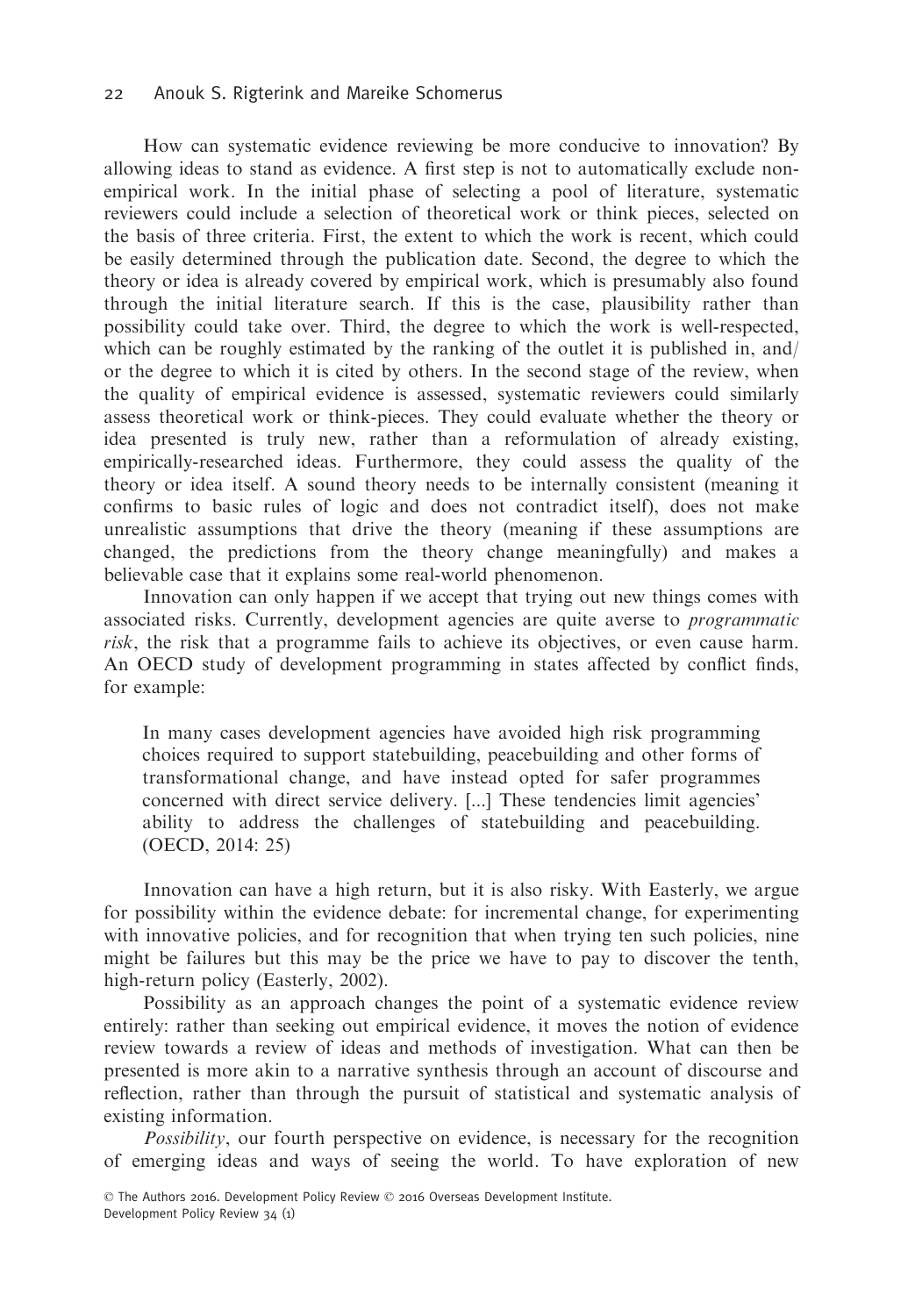possibilities through fresh perspectives crowded out by an evidence debate with a narrow technical focus means losing the motivation to search for evidence in the first place: to join a quest for a better understanding of the world, the people in it and what they collectively might be able to achieve.

### 4 Conclusion

We started off, somewhat grudgingly, by fulfilling a requirement to deliver a range of systematic evidence reviews to our donor. Soon we got hooked on thinking about what was right or wrong about them – how difficult it was to be systematic, how the focus on specific types of information might decrease the space for innovation, ignore seminal ideas and privilege out-of-context but gold standard empirical information over context-specific information of lower quality or theory.

Of even greater interest was noticing how some of these experiences linked to the much bigger debate about how to translate the findings or omissions of systematic reviews to usable information for development policy. No matter how much systematic reviewing on specific research one does, it does not automatically lead to finding out what the evidence landscape looks like. Even less obvious was how systematic evidence reviews might helpfully inform policy – after all the process of policy-making is in itself not that clear, having been described by Clay and Schaeffer as 'a chaos of purposes and accidents', or as 'complex' (Ramalingam et al., 2008), 'multifactoral' and 'non-linear' (ODI, 2009: 1).

There is much talk of a gold standard of evidence, but what to do with such precious metal remains rather unexplored. Thus, we propose abandoning the notion that the purpose of systematic evidence reviews is to determine quality of evidence. Rather, we put an ornate frame around different ways of seeing usability of evidence, which we call the 'Four Ps'. Each of these Ps represents a perspective on evidence that is useful in different stages or for different purposes of the policy process; none of these is usefully left out of systematic evidence reviews. Principle may be invoked when broad policy goals are set, a process that more often than not involves normative choices. A transparent discussion about which principles have a broad base of support is more productive than searching for fig leaves of evidence to justify predetermined policy in the eyes of those not subscribing to the principle underlying it. Plausibility comes in when considering alternative policies to attain broad policy goals, and we suspect this would be the perspective used most often. Recognition that even gold standard information does not guarantee future policy success allows us to include information commonly not considered evidence, such as lower quality studies or theory, to play a role in the policy process. Use of evidence as proof is relatively limited, although one can strive for the standard of proof when doing an evaluation. Finally, possibility brings innovation and experimentation back in, and in the process makes the job of conducting a systematic evidence review much bigger.

When systematically reviewing evidence, thinking of proof, plausibility, principle and possibility – rather than wanting to examine the quality of evidence – requires constant questioning of one's own perspectives on evidence. In translating

<sup>©</sup> The Authors 2016. Development Policy Review © 2016 Overseas Development Institute.

Development Policy Review 34 (1)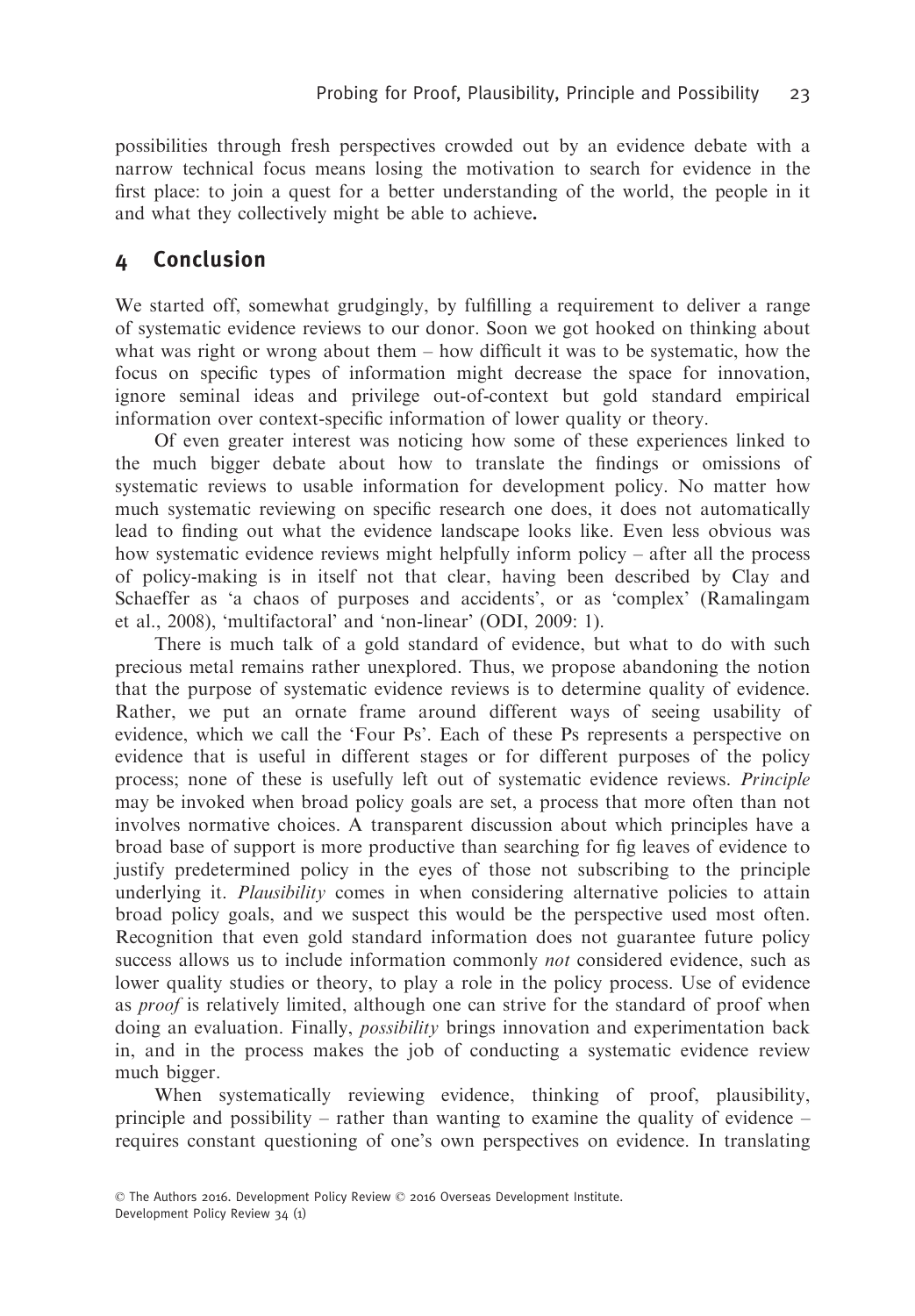evidence to policy-relevant information, it means searching for the right perspective, redefining success and failure, and adjusting Theories of Change based on newly understood plausibility, which could possibly change perspectives entirely. This may be frustrating, it may be repetitive, it may not be streamlined and it is unlikely to be efficient. It might feel more like aluminium than gold; it will probably not feel as clean as the undertaking of a systematic evidence review suggests. Yet it is a way to constructively manage the encounters between solid social science and unpredictable and messy humans – whether these are researchers, policy-makers and practitioners, or those at the receiving end of international development policies. A less exclusionary approach to assessing evidence is necessary to at least enable international development policies to be made in the most informed way possible.

> first submitted October 2014 final revision accepted June 2015

### References

- Abdulai, A., Barrett, C. B. and Hoddinott, J. (2005) 'Does Food Aid Really Have Disincentive Effects? New evidence from sub-Saharan Africa', World Development 33: 1689–704.
- Adelman, S., Gilligan, D. O. and Lehrer, K. (2008) How Effective are Food for Education Programs?. Washington, DC: International Food Policy Research Institute.
- Andreas, P. and Greenhill, K. M. (2010) Sex, Drugs and Body Counts. Ithaca, NY: Cornell University Press.
- Blattman, C. and Miquel, E. (2010) 'Civil War', Journal of Economic Literature 48  $(1): 3-57.$
- Carayannis, T.; Bojicici-Dzelilovic, V.; Olin, N.; Rigterink, A. and Schomerus, M. (2014) Practice Without Evidence: Interrogating conflict resolution approaches and assumptions. JSRP Paper 11. London: Justice and Security Research Programme, London School of Economics and Political Science.
- Cartwright, N. D. (2007) 'Are RCTs the Gold Standard?', Biosocieties 2: 11–20.
- Cartwright, N. D. and Bradburn, N. (2011) 'A Theory of Measurement', in R. M. Li (ed.), The Importance of Common Metrics for Advancing Social Science Theory and Research: Proceedings of the National Research Council Committee on Common Metrics. Washington, DC: National Academies Press.
- Cartwright, N. D. and Munro, E. (2010) 'The Limitations of Randomized Controlled Trials in Predicting Effectiveness', Journal of Evaluation in Clinical Practice 16: 260–6.
- Castillo, N. M. and Wagner, D. A. (2013) 'Gold Standard? The Use of Randomized Controlled Trials for International Educational Policy', Comparative Education Review 58(1): 116–73.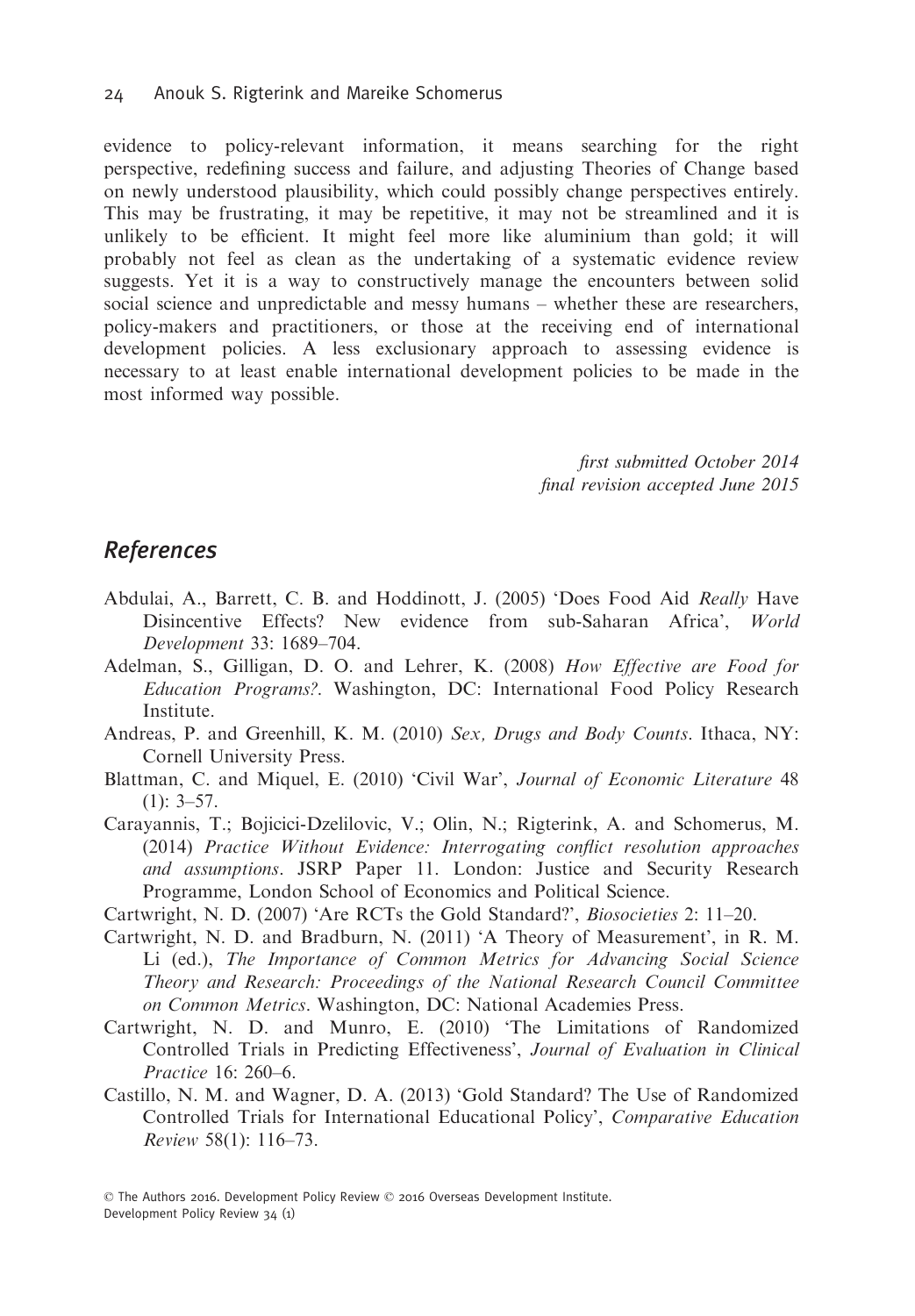- Collins, J. A. (2004) 'Balancing the Strengths of Systematic and Narrative Reviews', Human Reproduction Update 11(2): 103–4.
- Cuvelier, J., Vlassenroot, K. and Olin, N. (2013) Resources, Conflict and Governance: A critical review of the evidence. JSRP Paper 9. London: The Justice and Security Research Programme, London School of Economics and Political Science.
- Department for International Development (2014) Assessing the Strength of Evidence. London: DFID.
- Department for International Development (2013) Systematic Reviews in International Development. London: DFID.
- Duvendack, M.; Hombrados, J. G.; Palmer-Jones, R. and Waddington, H. (2012) 'Assessing 'What Works' in International Development: Meta-analysis for sophisticated dummies', Journal of Development Effectiveness 4(3): 456–71.
- Easterly, W. (2002) The Elusive Quest for Growth. Economists' adventures and misadventures in the tropics. Cambridge, MA: MIT Press.
- Farrington, D. P.; Gottfredson, D. C.; Sherman, L. W. and Welsh, B. C. (2002) 'The Maryland Scientific Methods Scale', in L. W. Sherman, D. P. Farrington, B. Welsh and D. MacKenzie (eds), Evidence-Based Crime Prevention. London: Routledge.
- Forsyth, T. and Schomerus, M. (2013) Climate Change and Conflict: A systematic evidence review. JSRP Paper 8. London: The Justice and Security Research Programme, London School of Economics and Political Science.
- Gasteen, M. (2010) Systematic Reviews and Evidence-Informed Policy: Overview. London: DFID Research and Evidence Division.
- Goldsmith, A. (2006) 'Slapping the Grasping Hand: Correlates of political corruption in emerging markets', American Journal of Economics and Sociology 58(4): 865–83.
- Grant, A. J. and Taylor, I. (2007) 'Global Governance and Conflict Diamonds: The Kimberley Process and the quest for clean gems', The Round Table: The Commonwealth Journal of International Affairs 93: 385–401.
- Greenhalgh, T.; Robert, G.; Macfarlane, F.; Bate, P.; Kyriakidou, O. and Peacock, R. (2005) 'Storylines of Research in Diffusion of Innovation: A meta-narrative approach to systematic review', Social Science and Medicine 61(2): 417–30.
- Greening, J. (2013) Development in Transition (Speech by the Development Secretary Justine Greening setting out her priorities for UK aid in the coming years, hosted by ONE Campaign UK).
- Hannes, K. and Macaitis, K. (2012) 'A Move to More Systematic and Transparent Approaches in Qualitative Evidence Synthesis: Update on a review of published papers', Qualitative Research 12(4): 402–42.
- House of Commons (2006) Scientific Advice, Risk and Evidence Based Policy Making: Seventh Report of Session 2005–06. London: Science and Technology Committee.
- Luckham, R. and Kirk, T. (2012) Security in Hybrid Political Contexts: An end-user approach. JRSP Paper 2. London: The Justice and Security Research Programme, London School of Economics and Political Science.

© The Authors 2016. Development Policy Review © 2016 Overseas Development Institute.

Development Policy Review 34 (1)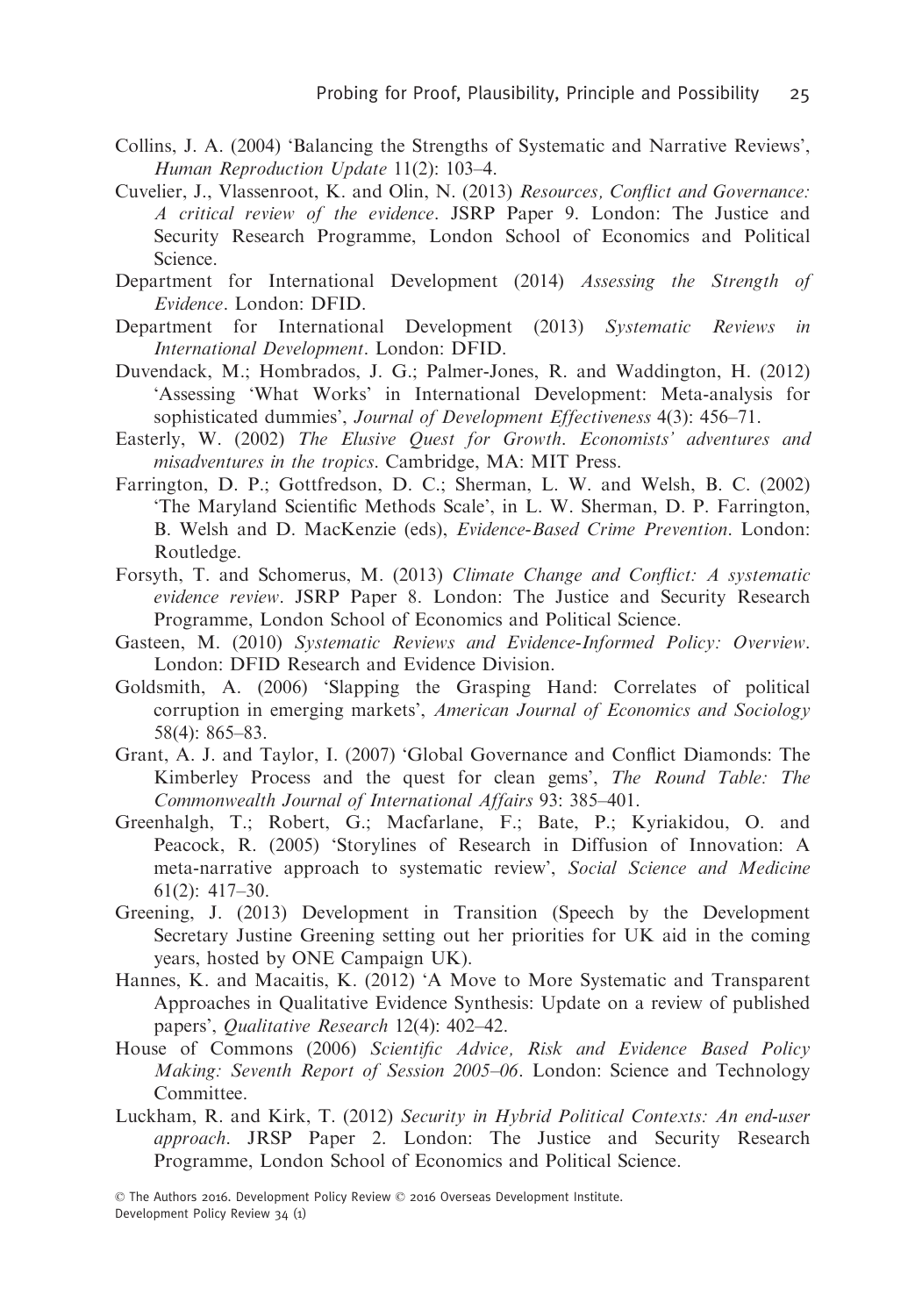- Macdonald, A. (2013) Local Understandings and Experiences of Transitional Justice: A review of the evidence. JRSP Paper 6. London: The Justice and Security Research Programme, London School of Economics and Political Science.
- Mallett, R.; Hagen-Zanker, J.; Slater, R. and Duvendack, M. (2012) 'The Benefits and Challenges of Using Systematic Reviews in International Development Research', Journal of Development Effectiveness 4(3): 445–55.
- Mansuri, G. and Rao, V. (2003) Localizing Development: Does participation work?. Washington, DC: World Bank.
- Mekasha, T. J. and Tarp, F. (2013) 'Aid and Growth: What meta-analysis reveals', The Journal of Development Studies 49(4): 564–83.
- Miguel, E. and Kremer, M. (2004) 'Worms: Idenfitying impacts on education and health in the presence of treatment externalities', Econometrica 72(1): 159–217.
- ODI (2009) Helping Researchers Become Policy Entrepreneurs: How to develop engagement strategies for evidence-based policy-making. London: Overseas Development Institute.
- ODI Secure Livelihoods Research Consortium (2012) Making Systematic Reviews Work for International Development Research. London: Overseas Development Institute.
- OECD (2014) Development Assistance and Approaches to Risk in Fragile and Conflict-Affected States. Paris: Organisation for Economic Co-operation and Development.
- Paul, G., Kremer, M. and Moulin, S. (2009) 'Many Children Left Behind? Textbooks and test scores in Kenya', American Economic Journal: Applied Economics 1(1): 112–35.
- Ramalingam, B.; Jones, H.; Reba, T. and Young, J. (2008) Exploring the Science of Complexity: Ideas and implications for development and humanitarian efforts. London: Overseas Development Institute.
- Rodgers, M.; Sowden, A.; Petticrew, M.; Arai, L.; Roberts, H.; Britten, N. and Popay, J. (2009) 'Testing Methodological Guidance on the Conduct of Narrative Synthesis in Systematic Reviews: Effectiveness of interventions to promote smoke alarm ownership and function', Evaluation 15(1): 49–73.
- Seckinelgin, H. and Klot, J. F. (2014) 'From Global Policy to Local Knowledge: What is the link between women's formal political participation and gender equality in conflict-affected contexts?', Global Policy 5(1): 36-46.
- Snilstveit, B. (2012) 'Systematic Reviews: From 'bare bones' reviews to policy relevance', Journal of Development Effectiveness 4(3): 388–408.
- Snilstveit, B., Oliver, S. and Vojtkova, M. (2012) 'Narrative Approaches to Systematic Review and Synthesis of Evidence for International Development Policy and Practice', Journal of Development Effectiveness 4(3): 409–29.
- Stein, D. and Valters, C. (2012) Understanding Theory of Change in International Development. JSRP Paper 1. London: The Justice and Security Research Programme, London School of Economics and Political Science.
- Stewart, R., van Rooyen, C. and de Wet, T. (2012) 'Purity or Pragmatism? Reflecting on the use of systematic review methodology in development', Journal of Development Effectiveness 4(3): 430–44.